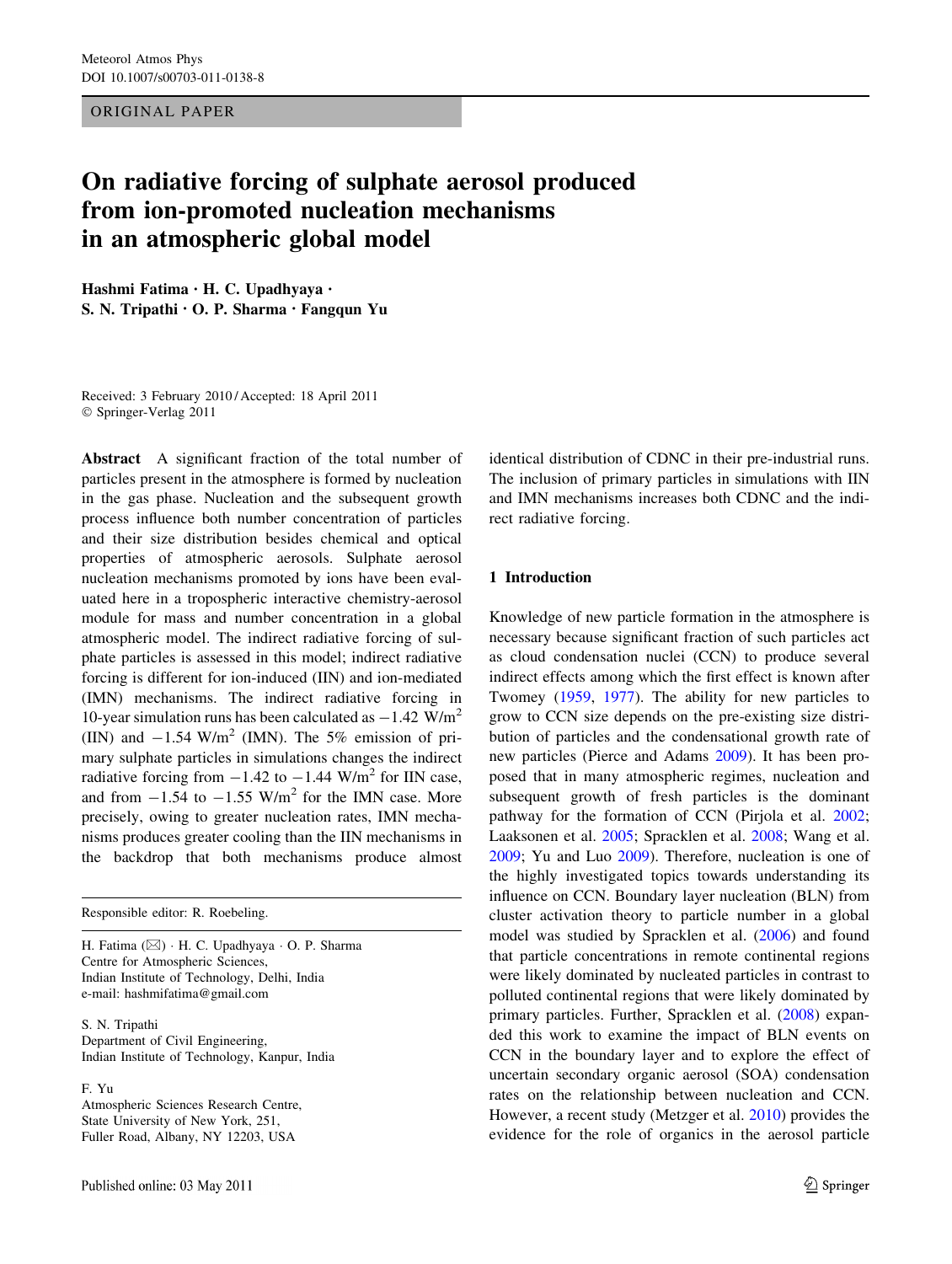formation under atmospheric conditions, and suggests that particle formation is proportional to the product of concentrations of an organic molecule and sulphuric acid. This mechanism of new particle formation when parameterized in a global aerosol model substantially improved the simulations to agree with ambient observations on particle concentrations. Similarly, Makkonen et al. [\(2009](#page-13-0)) explored the sensitivity of aerosol and cloud droplet number concentrations to boundary layer nucleation rates and SOA formation rates. Particles formed by nucleation, grow to measurable sizes with sufficient sun exposure and relatively low preexisting aerosol surface area, which affect cloud droplet formation and radiative fluxes (Lee et al. [2003\)](#page-13-0). A recent work of Wang and Penner ([2009\)](#page-14-0) emphasized the importance of nucleation and the inclusion of primary sulphate particles for CCN concentrations and their influence on aerosol indirect forcing. Although the chemistry transport models are quite in vogue, yet an atmospheric general circulation model (AGCM) coupled with interactive chemistry and aerosol processes may offer some advantages. Therefore, we use an interactive chemistry and aerosol module in an AGCM, so that chemistry and aerosol fields evolve consistently with the simulated meteorology in the global model.

Neutral binary nucleation of gaseous sulphuric acid and water vapour is no longer believed to be a major mechanism in the formation of atmospheric aerosols, especially in the lower troposphere (Weber et al. [1996](#page-14-0); Clarke et al. [1998;](#page-13-0) Yu and Luo [2009;](#page-14-0) Yu et al. [2010\)](#page-14-0). Alternative pathways for sulphate aerosol formation are therefore suggested in the literature. Chang et al. ([2009](#page-13-0)) compared various mechanisms in CMAQ model, such as the neutral ternary nucleation (water–sulphuric acid–ammonia), ioninduced nucleation (IIN) of water and sulphuric acid with an empirical formulation. Lucas and Akimoto [\(2006](#page-13-0)) analysed binary, ternary and ion-induced nucleation mechanism in a 3D chemical transport model and found that ternary nucleation rates are unrealistically high in troposphere and IIN rates are negligible in the lower troposphere. Yu et al. ([2008\)](#page-14-0) showed that ion-mediated nucleation (IMN) could lead to significant new particle production in the entire troposphere. More recently, IMN has been shown to be able to account for both absolute values (within about a factor of 2) and spatial distributions of particle number concentrations observed in different parts of troposphere via land-, ship-, and aircraft-based measurements (Yu and Luo [2009\)](#page-14-0). Though various mechanisms of nucleation have been studied, it is not yet clear what percent of particles in the aerosol population has been contributed by an individual mechanism in the atmosphere. But once the particles have formed and are allowed to grow, one can study their impact on climate in a global model with interactive chemistry and aerosol processes. On this premise, model

simulations with different nucleation mechanisms would then permit their comparison from the response they produce in radiative forcing. Moreover, an individual nucleation mechanism can very easily be examined and evaluated in a global model, if not in the atmosphere.

This study compares two ion-facilitated mechanisms for the first time by analyzing the radiative forcing they produce in an AGCM. Ion-facilitated nucleation mechanisms could be important in the upper troposphere, over oceans or even the entire globe. A comparative evaluation of particle formation by IIN and IMN mechanisms does require setting of appropriate ranges of meteorological variables and sulphuric acid vapour concentration in a global model because their validity ranges are different but overlapping. Numerical simulations have been performed by individually switching them on, one at a time in the AGCM. The ion-induced nucleation (IIN) mechanism is the parameterization of Modgil et al. ([2005\)](#page-13-0), which is based on the thermodynamic model of Lovejoy et al. ([2004\)](#page-13-0); while the ion-mediated nucleation (IMN) as ported in the model, is developed by Yu and colleagues (Yu and Turco [2000](#page-14-0); Yu [2006](#page-14-0); Yu and Luo [2009\)](#page-14-0). Though the role of organics in the formation of new particles in the atmosphere has been emphasized by Metzger et al. [\(2010](#page-13-0)), SOA has not been parameterized in the aerosol module yet, hence the results of this study should be interpreted in the light of this important omission.

Although a more comprehensive comparison of various nucleation mechanisms has been presented in a recent study by Yu et al. [\(2010](#page-14-0)), which also includes a comparison of IIN and IMN mechanisms among others, this study lays emphasis on indirect radiative forcing arising from new particles forming due to nucleation. A notable contribution on the indirect forcing of nucleated particles is a recent study by Wang and Penner [\(2009](#page-14-0)), which suggests that indirect radiative forcing largely depends on relative changes of primary emitted particles and  $SO<sub>2</sub>$  emissions from the preindustrial levels. It is possible to make an estimate of the indirect aerosol forcing within the framework of interactive chemistry and aerosol dynamics in a global model, because fresh particles after growth and coagulation could turn into cloud condensation nuclei leading to cloud formation in atmospheric moist regions. Indeed, high aerosol number concentrations are responsible for non-precipitating closed-cell reflective clouds, whereas low aerosol concentrations favour open-cell precipitating clouds and to produce oscillation in open cellular cloud patterns (Feingold et al. [2010](#page-13-0)).

It is apparent from the above discussion that the possibility of ion-facilitated nucleation occurring in the atmosphere could be important though some controversy exist in respect of IMN (Yu [2010](#page-14-0)). However, the aim of this study is to compare the ion-induced nucleation (IIN)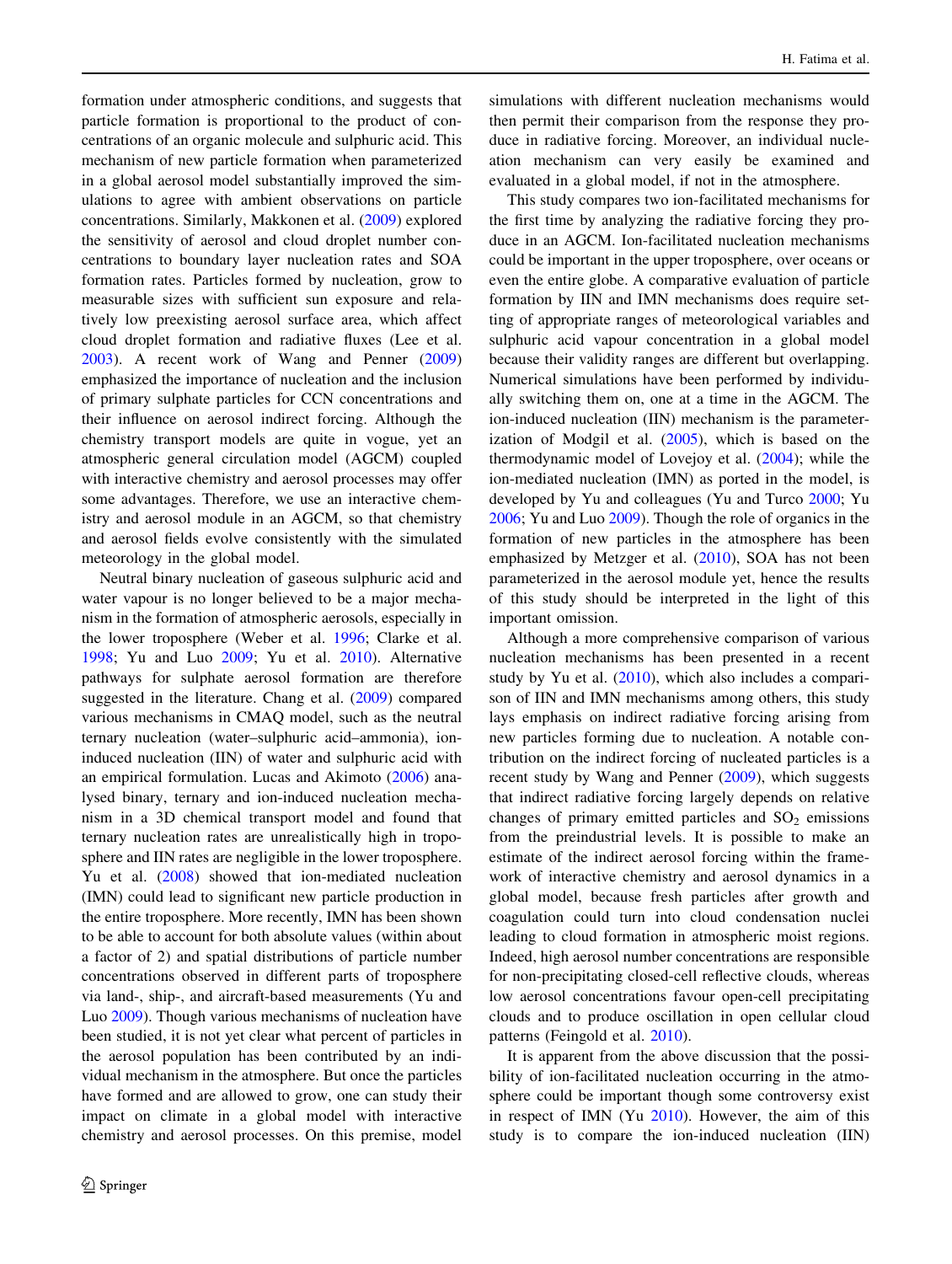mechanism (Modgil et al. [2005,](#page-13-0) Lovejoy et al. [2004\)](#page-13-0) and the ion-mediated nucleation (IMN) mechanism (Yu and Turco [2000;](#page-14-0) Yu [2006,](#page-14-0) Yu [2010](#page-14-0), Yu et al. [2010\)](#page-14-0) by appropriately setting the ranges for relevant parameters in a global model.

### 2 The model description

The global model used for this study is the standard general circulation model (Sadourny and Laval [1984\)](#page-13-0) of Laboratoire de Météorologie Dynamique (LMDZ version 3.3) with interactive chemistry and aerosol dynamics as described in Verma et al. [\(2007](#page-14-0)). LMDZ is a grid point global climate model with a resolution of 3.75 in longitude and  $2.5^\circ$  in latitude. It has 19 vertical layers in hybrid sigma pressure coordinate, with 6 layers below 600 hPa and 9 layers above 250 hPa. The chemical species are advected in the model and evolve consistently with dynamical, physical, and chemical processes as model integration advances in time. The chemistry module includes anthropogenic and biogenic emissions; over 50 gas/aqueous phase chemical reactions (33 gas phase and 18 aqueous phase) along with the sources and sinks of chemical species that are considered in the model. The present model LMDZ.3.3 has chemistry up to troposphere only. The sulphuric acid vapour produced from gas phase chemistry drives the two-mode, two-moment aerosol module which calculates besides other parameters, the aerosol mass, number concentration and particle surface area for the Aitken and accumulation modes; while the sulphate from aqueous phase oxidation largely goes in the accumulation mode. This aerosol module has been adapted in LMDZ from Model-3/CMAQ of US Environmental Protection Agency (EPA), which has been described in detail by Binkowski and Roselle [\(2003](#page-13-0)).

The prognostic chemical species in the LMDZ model are water vapour, liquid water, dimethylsulphide (DMS), hydrogensulphide (H2S), dimethylsulphoxide (DMSO), methanesulphonic acid (MSA), sulphur dioxide  $(SO<sub>2</sub>)$ , oxides of nitrogen (NOx), carbon monoxide (CO), ozone  $(O_3)$ , hydrogen peroxide  $(H_2O_2)$ , and sulphate aerosol mass and number for Aitken  $(0.005-0.1 \mu m)$  and accumulation modes  $(0.1–2.5 \mu m)$ . Further, the gas phase chemistry also takes into account the cloud effects in calculating the photolytic rates. When clouds are present, the clear sky photolytic rates in this model are multiplied by a correction factor. In-cloud aqueous phase reactions are major contributors to atmospheric sulphate. In the present model, aqueous phase oxidation of  $SO_2$  by  $O_3$  and  $H_2O_2$  are considered. The  $SO_2$ ,  $H_2O_2$  and  $O_3$  concentrations in cloud droplets are assumed to be in equilibrium with the gas phase concentration and are carried as implicit fields; that is, they are computed as a function of gas phase concentrations. The  $CO<sub>2</sub>$  concentration is held constant (370 ppm) throughout the model integrations. The aqueous phase chemistry is active only in the cloudy portion of the grid cells and in the presence of liquid water. The aqueous phase oxidation in ice clouds has not been considered. Both in-cloud and below-cloud scavenging has been included in the model. Thus, the model used in this study is fairly complete and comprehensive.

The performance of the LMDZ model coupled with chemistry and aerosol modules, has been thoroughly evaluated (Verma et al. [2007\)](#page-14-0) by comparing observations with the simulated oxidants (mainly hydroxyl radicals and  $O_3$ ), aerosol mass and number concentrations in a 24-month integration of the coupled system. From this evaluation, it has been found that the model overestimates ozone by about 10 ppbv at lower levels and within a factor of two in upper troposphere from observations at most of the sites. The model also simulated lower ozone concentrations over eastern China, which translated into underestimations of the simulated sulphate mass. It may be remarked that one-to-one agreement between observations (IMPROVE network over North America and EMEP over Europe) and simulated values at observation locations is very difficult because models simulate grid-averaged values of a prognostic parameter while observations are point values. Hence, the model used for this study was further evaluated for annual sulphur cycle; the sulphur budget values pertaining to turnover times and yields are consistent with other modelling studies. Thus, LMDZ with interactive tropospheric chemistry and aerosol modules as ported and described in Verma et al. [\(2007](#page-14-0)) appears to be a useful tool for studying other scientific problems of current interest related to sulphur chemistry and sulphate aerosols. Since the model specifies formation, transport, and deposition of sulphate aerosols, the direct and indirect forcing (Verma et al. [2006\)](#page-14-0) could also be studies by prescribing aerosol optical properties, which depend on relative humidity.

## 2.1 The aerosol module

The gas phase chemistry provides the production rate of sulphuric acid vapour in the model, which drives the aerosol module. Since the gas- and aqueous phase chemistry are already described in Verma et al. ([2007\)](#page-14-0), their details have been omitted here; but, for the sake of clarity, we briefly describe the aerosol module wherein the IIN and IMN mechanisms of particle formation have been included to carry out this study. However, for fuller details on this state-of-the-art ''modal'' aerosol model, one may refer to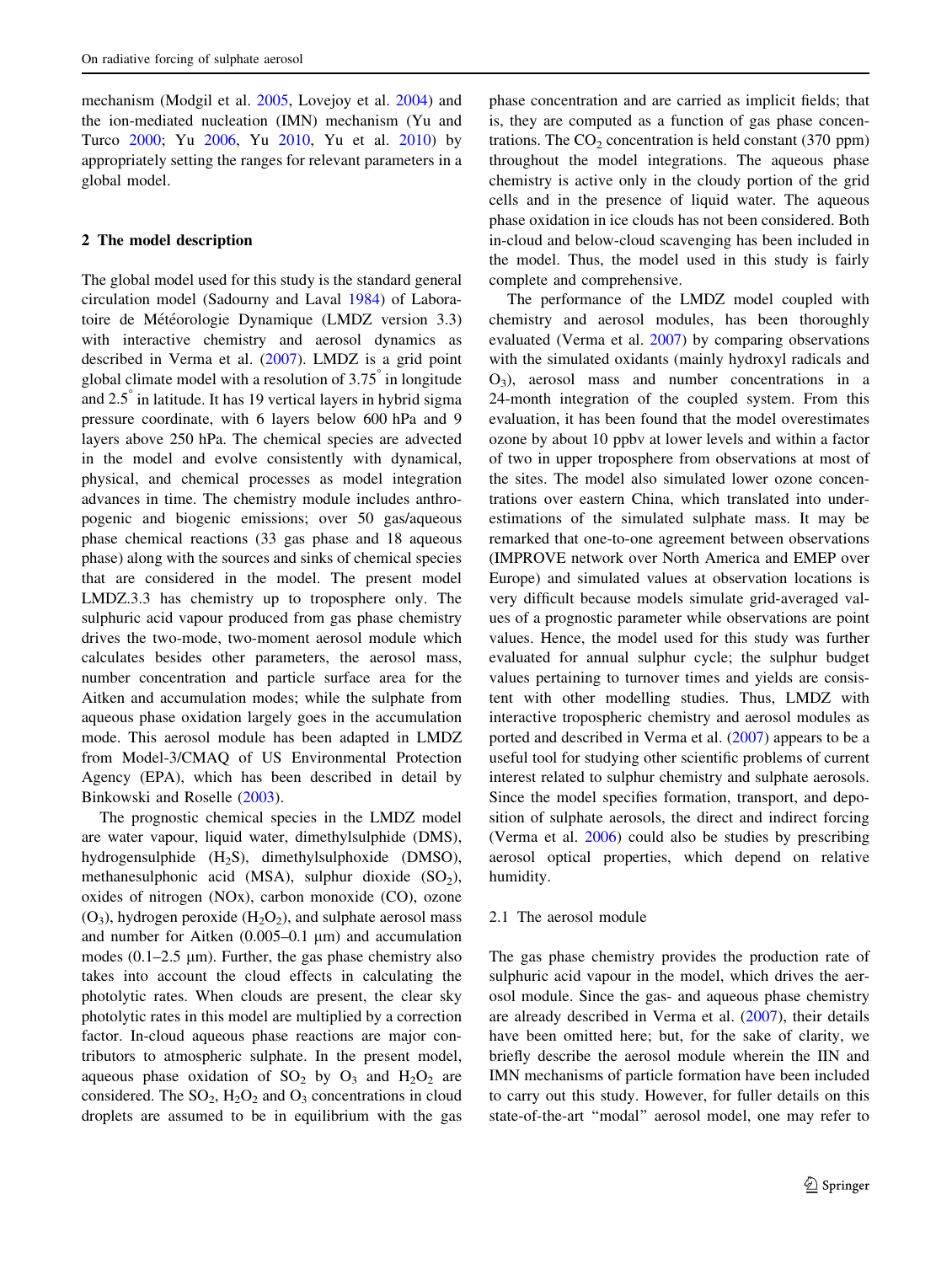<span id="page-3-0"></span>the papers of Binkowski and Shankar [\(1995](#page-13-0)) and Binkowski and Roselle [\(2003](#page-13-0)); its initial evaluation has been given by Mebust et al.  $(2003)$  $(2003)$  with the observations of sulphate, nitrate,  $PM_{2.5}$ ,  $PM_{10}$  and organic carbon, and most simulated values fall within a factor of two of the observations. It should therefore be possible to compare different nucleation mechanisms of sulphate aerosol formation in the LMDZ model.

As mentioned earlier, the sulphuric acid vapours drive the aerosol model, which essentially assumes a lognormal distribution for aerosol particles in the Aitken, accumulation, and coarse modes. The Aitken mode includes particles with diameter up  $0.1 \mu m$  and the accumulation mode particles have diameters in the range  $0.1-2.5 \mu m$ . The third mode considered in the model is the coarse mode (dust) particles with diameters superior to  $2.5 \mu m$ , however, the coarse particles are not considered in this study because it pertains to a comparison of two ion-facilitated nucleation mechanisms. Another important omission is the inclusion of SOA in the model, though the SOA has been added in a recent version of aerosol model in CMAQ (Foley et al. [2010\)](#page-13-0). However, the consideration of SOA could justifiably be omitted in this comparison study because the existing models notably underestimate (up to 90%) the mass concentration of SOA in the atmosphere (Herald et al. [2005](#page-13-0); Makkonen et al. [2009](#page-13-0)). This omission would also preclude possible high level of uncertainty in the simulations with ion-facilitated mechanisms.

Since we consider only the Aitken and accumulation modes in this study, the prevalence of aerosol particles in the model is described by a bimodal lognormal distribution,

$$
n\left(\ln d\right) = \frac{N}{\sqrt{2\pi}\sigma_g} \exp\left[-0.5\left(\frac{\ln\frac{d}{d_s}}{\ln\sigma_g}\right)^2\right] \tag{1}
$$

where  $N$  is the particle number concentration within the mode, d is the particle diameter,  $d_g$  and  $\sigma_g$  are the geometric mean diameter and geometric standard deviation of the modal distribution, respectively. The geometric standard deviation has been fixed as 1.6 for Aitken mode and 2.0 for the accumulation mode. Both intramodal and intermodal coagulation of particles is considered in the model. Further, particle growth takes place due to condensation of sulphuric acid vapours on the pre-existing particles. The smaller Aitken particles when grow to the size of accumulation mode during simulations, a mode merging algorithm, which considers the growth rate of the Aitken mode particles, is used that transfers number, surface area and mass concentration from Aitken mode to accumulation mode. The numerical solver of the governing modal equations has been described in Binkowski and Roselle ([2003\)](#page-13-0).

#### 2.2 Nucleation mechanisms

The aerosol module of CMAQ, as incorporated in the LMDZ model, has two new particle formation mechanisms due to Kulmala et al. ([1998\)](#page-13-0) and Harrington and Kreidenweis ([1998a](#page-13-0), [b](#page-13-0)). Both mechanisms consider that sulphuric acid vapours produce new particles in the atmosphere. These two mechanisms have not been used in this study; instead, two new modules IIN and IMN mechanisms have been included, as mentioned above, in LMDZ model which have been compared from the long-term AGCM simulations performed with same set of initial and boundary conditions. While both these mechanisms assume new particle formation from nucleation of sulphuric acid vapour on charged ions (produced in the atmosphere by galactic cosmic radiation), there are nevertheless some key differences in the data that are used in formulating IIN and IMN mechanisms. These differences are evident from the following brief descriptions of the IIN and IMN mechanisms.

Lovejoy et al. ([2004\)](#page-13-0) described a kinetic ion nucleation model (SAWNUC) for calculating the particle formation rate based on measured thermodynamics of small ion and neutral clusters. An accurate kinetic treatment of atmospheric nucleation was not possible earlier due to lack of thermodynamic data for the relevant clusters. Lovejoy et al. [\(2004](#page-13-0)), for the first time, measured the thermodynamics for the binding of  $H_2SO_4$  and  $H_2O$  to cluster ions of the form  $HSO_4^-(H_2SO_4)_x(H_2O)_y$  and  $H^+(H_2SO_4)_m(H_2O)_n$  and connected the laboratory measured small cluster thermodynamics to the bulk liquid drop limit to yield thermodynamic predictions for all cluster sizes and compositions. The SAWNUC model treats the kinetics of growth and evaporation of neutral and ionic clusters explicitly. The ion-induced nucleation rate  $(J_{\text{lin}})$  is defined as the rate of formation of stable neutral cluster (i.e., larger than the critical cluster) by recombination of ionic clusters. Based on SAWNUC output, Modgil et al. ([2005\)](#page-13-0) derived a five-dimensional parameterization of IIN which is valid for the temperature range (190, 300 K), RH (0.05, 0.95),  $H<sub>2</sub>SO<sub>4</sub>$  concentration (105, 108/cm<sup>3</sup>), first order loss of H2SO4 to particles (0.00009, 0.0245/s) and ion source rate  $(2, 50)$  ion pairs/cm<sup>3</sup>/s. Parameterized formulas are obtained for the five variables: (1) particle nucleation rate (2)  $H<sub>2</sub>SO<sub>4</sub>$  nucleation rate, (3) number of  $H<sub>2</sub>SO<sub>4</sub>$  molecules in average nucleating cluster,  $(4)$  number of  $H_2O$  molecules in average nucleating cluster, and (5) radius of average nucleating cluster. The parameterization generally reproduces the modelled nucleation rate to within an order of magnitude over the whole range of atmospheric conditions, except when the nucleation rate is very low  $(<10 \text{ cm}^3/\text{s})$ , which corresponds to a rate lesser than 0.1 particle/cm<sup>3</sup>/day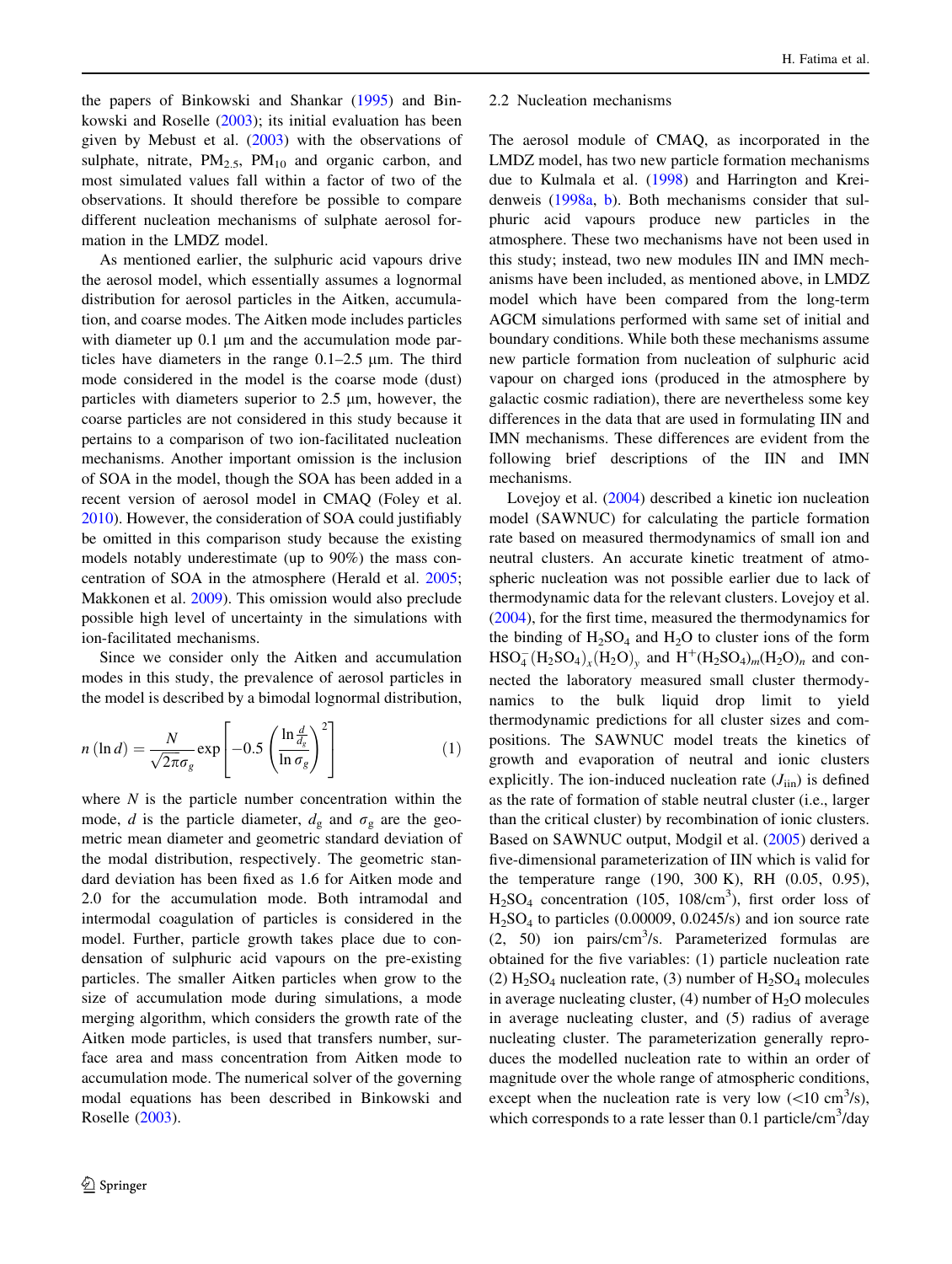<span id="page-4-0"></span>and extreme conditions, e.g., very low or high values of temperature, relative humidity,  $H_2SO_4$ , etc. However, these ranges were modified in the present simulations with the AGCM as Modgil et al. ([2005\)](#page-13-0) parameterization produced unrealistically higher nucleation rates in comparison to SAWNUC predictions.

The ion-mediated nucleation (IMN) model has been formulated by Yu and Turco [\(2001](#page-14-0)) and in a series of subsequent papers using a kinetic model that explicitly resolves the interactions between ions, neutrals, and charged clusters in the presence of water vapour molecules and pre-existing particles. It considers the binary  $H_2SO_4-H_2O$  system, which depends on the following variables:  $H_2SO_4$  concentration  $(5 \times 10^5 - 5 \times 10^8/\text{cm}^3)$ , relative humidity  $(0.5 - 99.5\%)$ , temperature (190–302 K), ionization rate (1.5–60 ion pairs/  $\text{cm}^3$ /s) and local surface area density of pre-existing particles  $(1-1,000 \mu m^2/cm^3)$ . This model was further expanded by Yu ([2006\)](#page-14-0) to design a second-generation ion-mediated nucleation model. Yu [\(2006](#page-14-0)) developed a set of differential equations of evolution type to predict different compositions and sizes of clusters (neutral, positively charged and negatively charged). The thermodynamic data for small ion clusters are derived from a modified Kelvin-Thomson equation (Yu [2005\)](#page-14-0) to accurately represent the dipolecharge interactions. The IMN mechanism with new thermodynamic data and physical algorithms (Nadykto and Yu [2003;](#page-13-0) Yu [2005](#page-14-0)) has been incorporated in a global chemical transport (GEOS-Chem) model (Yu et al. [2008](#page-14-0)), which also treats explicitly evaporation of neutral and charged clusters. The simulation results of GEOS-Chem model (with prescribed meteorological fields therein) have been validated with land-, ship- and aircraft-based measurements on particle formation. Here, the IMN module (Yu [2010](#page-14-0)) in LMDZ uses meteorological parameters (wind, temperature, humidity and clouds) as simulated in the AGCM; and, the chemical species, cloud properties, aerosol mass and number concentration evolve consistently with the simulated meteorology in the model. The nucleation rates  $(J_{\text{imm}})$  at model grid points are estimated from a five-dimensional look-up table, which essentially reduces the computational cost making it viable in an AGCM. The look-up table has been derived for a wide range of atmospheric conditions from a recent version of IMN model in which uncertainty has been reduced with the help of two independent measurements to constrain monomer hydration in the  $H_2SO_4 H_2O$  system and energetics of small neutral  $H_2SO_4-H_2O$ clusters (Yu [2007\)](#page-14-0). Thus, the look-up table provides  $J_{\text{imn}}$  and the properties of clusters under different meteorological states. Undoubtedly, instead of using the full IMN model as described in Yu [\(2006](#page-14-0)), the look-up table based estimates of  $J_{\text{imm}}$  are computationally efficient for its ready use in an AGCM to address even the problem of climate and its change.

The nucleation rates from IIN and IMN mechanisms may differ by several orders of magnitude. The  $J_{\text{imn}}$  from IMN mechanism is generally higher than  $J_{\text{lin}}$ , but as temperature increases beyond 290 K (i.e.  $T > 290$  K), and [H<sub>2</sub>SO<sub>4</sub>] decreases below  $1 \times 10^6$ /cm<sup>3</sup> (i.e. [H<sub>2</sub>SO<sub>4</sub>]  $\langle 1 \times 10^6$ /cm<sup>3</sup>),  $J_{\text{lin}}$  increases unrealistically and therefore, care has been taken to fix a range where the parameterization of Modgil et al. ([2005\)](#page-13-0) agrees well with the model of Lovejoy et al.  $(2004)$  $(2004)$ . One may set the value of  $J_{\text{lin}}$  to zero outside this range to filter out such unrealistic, large values when the parameterization of Modgil et al. [\(2005](#page-13-0)) is used. However, it may be pointed out that nucleation rates are much smaller when  $[H_2SO_4] < \sim 1 \times 10^6/\text{cm}^3$  and temperature exceeds 290 K even with the IMN mechanism (Yu et al. [2010](#page-14-0)). Since temperature and sulphuric acid vapour concentration are the key parameters that control the formation rate of new particles, fixing their range appears to be most appropriate for comparing these two mechanisms in an AGCM. Nucleation rates are also sensitive to RH if it decreases below 20%, but as the RH values increases above this value the sensitivity decreases. The above mentioned sensitivity of the IIN and IMN mechanisms to temperature,  $[H_2SO_4]$ , and RH mainly arises from different thermodynamic data used to represent the neutral  $H_2SO_4-H_2O$  binary system, differences in the treatment of positive ions/ clusters (the dynamics of positive ion clusters not actually treated in the model of Lovejoy et al. [2004](#page-13-0)), and different thermo-chemical data for ion clusters not directly investigated in the laboratory by Lovejoy et al. [\(2004](#page-13-0)); or for which alternative data exist (Yu, [2006\)](#page-14-0). It should be emphasized that the current version of the IMN model (Yu [2006](#page-14-0), [2007](#page-14-0)) incorporates not only the thermodynamic data for small ion clusters used by Lovejoy et al. ([2004\)](#page-13-0), but also a number of other thermodynamic data sources and physically based schemes.

The nucleated embryos from the two ion-facilitated nucleation mechanisms are less than 1.5 nm in diameter; however, the aerosol module assumes newly formed particles of 3.5 nm in diameter. Therefore, it is necessary to estimate the rate of formation of particles with diameter 3.5 nm in the model. For this purpose, we follow the work of Kerminen and Kulmala ([2002\)](#page-13-0), and accordingly, the nucleation rate  $(J)$  in the model has been formulated in terms of  $J_{\text{nuc}}$  (equal to  $J_{\text{lin}}$  or  $J_{\text{imn}}$ ) as

$$
J = J_{\text{nuc}} \exp\left\{\frac{\eta}{d} - \frac{\eta}{d_{\text{nuc}}}\right\}, \quad \eta < 1
$$
 (2)

where  $d_{\text{nuc}}$  is the initial diameter of nucleated particles from either mechanism and  $d = 3.5$  nm; the parameter  $\eta$ has been assigned a constant value in the simulations. Wang and Penner ([2009\)](#page-14-0) have also used relation (2) to calculate the nucleation rate of 3-nm particles in the CAM3/IMPACT model. The particles (assumed to be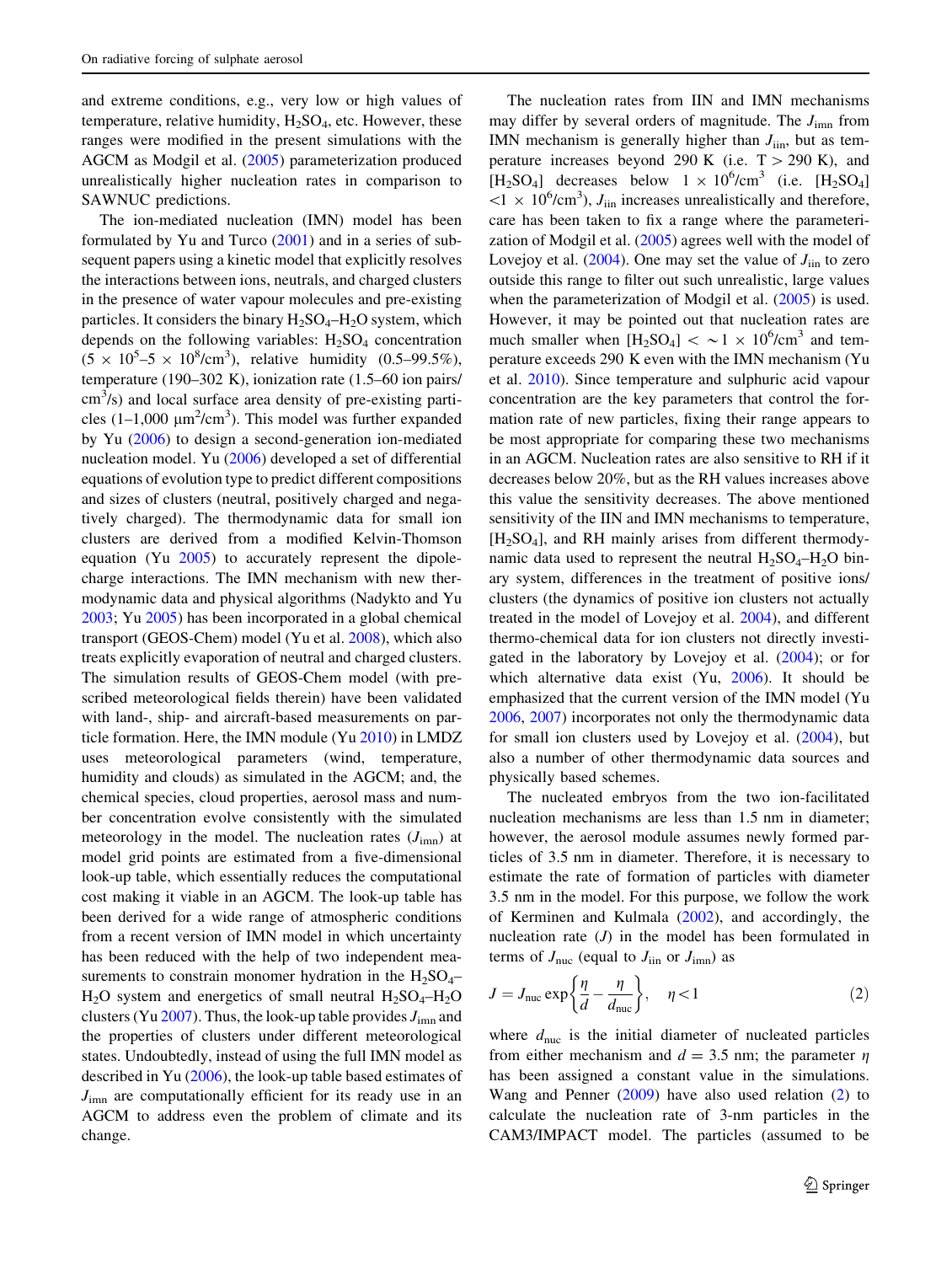<span id="page-5-0"></span>sulphuric acid) further grow from this size by a combination of coagulation and condensation processes, which are well represented in the two-mode, two-moment aerosol model described by Binkowski and Roselle [\(2003](#page-13-0)). It may be remarked that if relation [\(2](#page-4-0)) were not used in the calculations, then assuming the diameter  $d = 3.5$  nm for nucleating particles would amount to a gross simplification. Once J has been computed by either mechanism, the production rate for particle number  $(cm<sup>3</sup>/s)$  is computed as.

$$
\frac{\mathrm{d}N}{\mathrm{d}t} = J \tag{4}
$$

and the particle mass ( $\mu$ g/cm<sup>3</sup>/s) as

$$
\frac{dM}{dt} = \frac{\pi}{6}\rho d^3 J\tag{5}
$$

where  $\rho$  is the density of the sulphuric acid particle at ambient relative humidity (Nair and Vohra [1975\)](#page-13-0). A rigorous check is made here that the formation rate computed from (5) should not exceed the input sulphuric acid vapour production rate computed in the gas phase chemistry module during model simulations. The surface area of the new particles is also calculated from a prognostic equation, which involves the nucleation rate calculated by Eq. [2](#page-4-0).

## 2.3 Cloud droplet number concentration and optical properties

Coagulation (main sink of nuclei particles) and growth then turn the smaller particles into accumulation mode particles through three modes of condensation: growth due to condensation on existing particles, intramodal and intermodal coagulation; finally such grown up particles serve as cloud condensation nuclei in the model to calculate cloud droplet number concentration (CDNC) from the formulation of Jones et al. [\(1994](#page-13-0)). The sulphate number concentration is empirically related to CDNC (represented by  $N_d$ ) as,

$$
N_{\rm d} = {\rm MAX}\big[375\big\{1 - \exp\big(-2.5 \times 10^{-9} N_j\big)\big\}, N_{\rm min}\big] \tag{6}
$$

where  $N_i$  is the sulphate aerosol number concentration in the accumulation mode and  $N_{\text{min}}$  has been set to a value 5 droplets/cm<sup>3</sup>. From the number of cloud droplets  $(N_d)$  and the cloud water content (LWC), the cloud droplet effective radius can be calculated as (Martin et al. [1994](#page-13-0))

$$
r_{\rm e} = \left(\frac{3 \text{LWC}}{4 \pi \rho_{\rm w} \kappa N_{\rm d}}\right)^{1/3} \tag{7}
$$

where  $\rho_w$  is the liquid water density and  $\kappa$  is the cube of the ratio of the mean volume radius and the effective radius of the cloud droplet spectrum. The parameter  $\kappa$  takes a constant value depending on whether the airmass is continental ( $\kappa = 0.67$ ) or maritime ( $\kappa = 0.80$ ). Using the integrated liquid water content (LWC) of a model layer, which increases linearly with height  $z$  above cloud base, the liquid water path (W) of the layer is computed in the model as

$$
W = \int_{z=0}^{h} \text{LWC} \times dz
$$
 (8)

where  $h$  is the cloud thickness. From liquid water path, the cloud optical properties are determined which are used in the shortwave and longwave transfer calculations. For longwave computations (Morcrette [1999](#page-13-0)), the cloud emissivity  $(\varepsilon_c)$  is determined as

$$
\varepsilon_{\rm c} = 1 - \exp\{-aW\} \tag{9}
$$

where the absorption coefficient is taken as  $a = 0.13$  for all cloud types. For shortwave calculations, the cloud optical thickness, an asymmetry factor, and a single scattering albedo of clouds are required. The asymmetry factor is set equal to 0.86 and 0.91 for the two shortwave bands 0.2–  $0.68 \mu m$  and  $0.68-4.0 \mu m$ , respectively. The cloud optical thickness in the model is defined in accordance to the Mie theory (Fouquart and Bonnel [1980\)](#page-13-0) as

$$
\tau_{\rm c} = \frac{3}{2} \frac{W}{\rho_{\rm w} r_{\rm e}} \tag{10}
$$

The model further accounts for the diurnal cycle of solar radiation. The shortwave radiative fluxes at TOA and at the surface are computed every 2-h with or without the presence of clouds and aerosols.

To model the radiative effects of aerosols, the spectrally resolved optical properties of sulphate aerosol are necessary. The optical properties of sulphate aerosol are obtained from Mie theory using a size distribution and measured data on the refractive index of aerosols (Tang and Munkelwitz [1994\)](#page-14-0). These properties are computed at 24 wavelengths covering the entire solar spectrum  $(0.2-4 \mu m)$  and are then grouped into two model spectral bands  $(0.25-0.68$  and  $0.68-4 \mu m)$  as weighted averages with a typical spectral distribution of the incoming solar radiation flux at the surface. The average quantities over these two spectral bands also include variations arising with relative humidity (Boucher and Anderson [1995\)](#page-13-0). Typically, the physical and optical properties at 550 nm of the dry sulphate aerosol are as follows:

| Aerosol type $\rho$ | $(g/cm3)$ (µm) | $r_0$ | $\sigma_{\rm g}$ | $\alpha_{\rm e}$<br>$\mathrm{m}^2$ /g) | $\omega$ | g | Refractive<br>index                     |
|---------------------|----------------|-------|------------------|----------------------------------------|----------|---|-----------------------------------------|
| Sulphate            | 1.769          |       |                  |                                        |          |   | $0.0355$ 2.0 4.311 1.00 0.609 1.53-0.0i |
|                     |                |       |                  |                                        |          |   |                                         |

Here  $\rho$  is density,  $r_0$  is modal radius,  $\sigma_g$  is geometric standard deviation,  $\alpha_e$  is mass extinction coefficient,  $\omega$  is aerosol single scattering albedo, and g is asymmetry factor.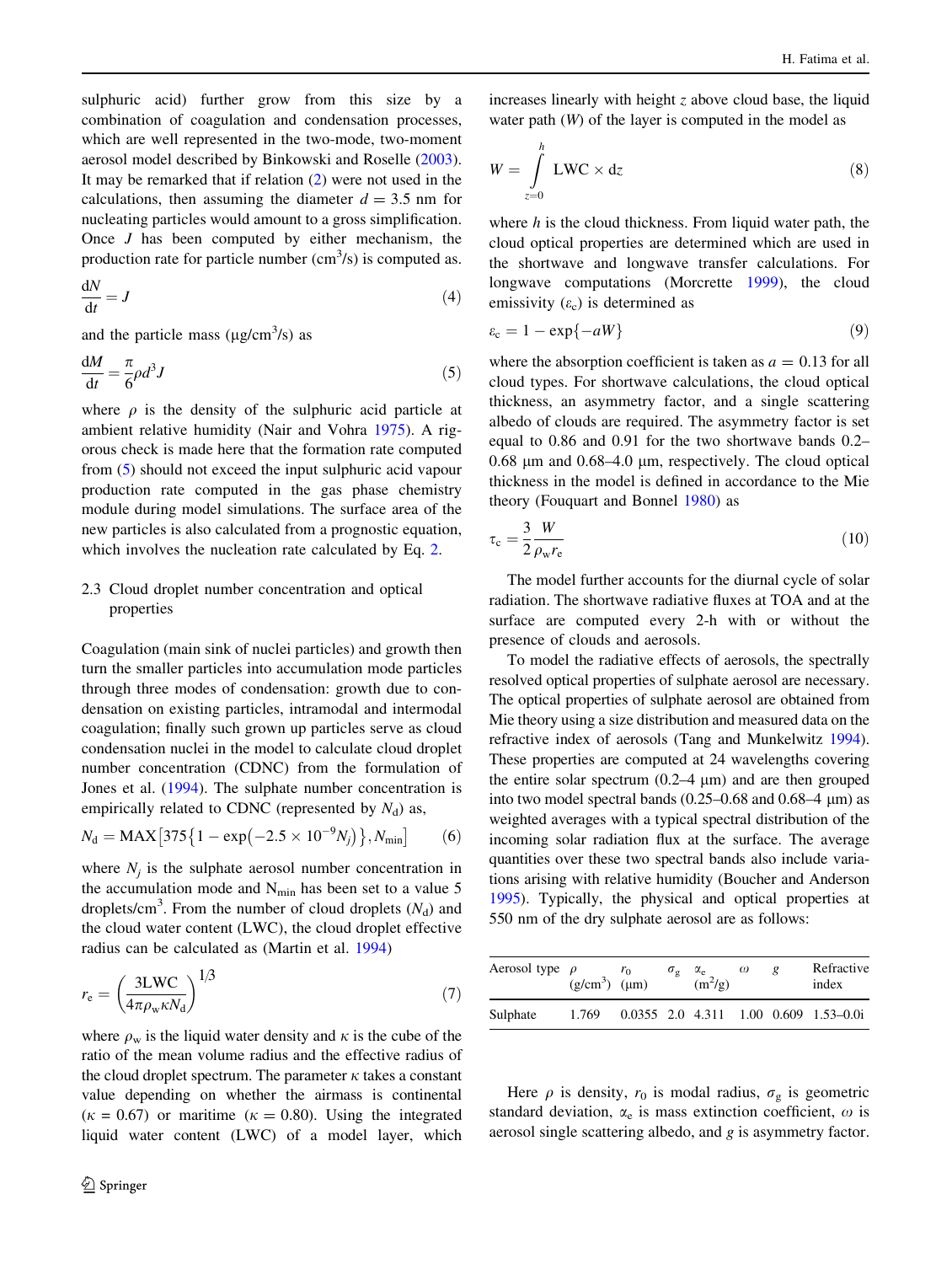#### <span id="page-6-0"></span>3 Simulation experiments

Atmospheric ions are produced mainly by galactic cosmic rays (GCRs) that are known to be the principal agents of ionization in the atmosphere above 1 km altitude (Fig. 1). The GCR-induced ionization rates in the model are specified as a function of the 11-year solar cycle, latitude and altitude. Ions are lost by recombination with ions of the opposite polarity, and by attachment with aerosols. Moreover, the impact of GCRs over CCN is thought to be small (less than 0.1% between solar maxima and minima), but it is nevertheless important in cloud physics (Pierce and Adams [2009](#page-13-0)) because ion pair production rate ultimately limits the maximum nucleation rates for ion-induced and ion-mediated nucleation mechanisms. Since part of sulphuric acid vapour produced in gas phase chemistry first condenses on to existing particles in the aerosol module, the remaining part nucleates to produce new particles in the model. Thus, nucleation is an important component of the aerosol dynamics. When particle grow sufficiently in size, they could act as CCNs or could scatter radiation to effectively change the response of the model which could be assessed from radiative forcing. Thus, numerical simulations performed with an AGCM, which use the same set of initial, and boundary conditions could provide a reliable means of comparing different nucleation mechanisms on the basis of differences in the radiative forcing. Here,

numerical simulations have been performed with LMDZ.3.3 model at  $96 \times 72 \times 19$  resolution. In all, four numerical simulations have been carried out with the model; and each simulation has been accomplished by performing a 10-year model run with prescribed initial conditions prepared from the 12 GMT ECMWF Analysis of 20.12.1997 and boundary conditions. The 10-year runs are required because the noise reduces in the simulated fields from such long-term simulations. The first year of the each simulation run is the spin-up period of the model, and results are analysed for the last 9-year period of the model run. The sea-surface temperatures provide important boundary forcing in the simulations and have been prescribed from the daily NCEP optimally interpolated SST data (<ftp://eclipse.ncdc.noaa.gov/pub/OI-daily/NetCDF>), while the surface albedo and sea-ice have been prescribed from climatology.

There is also a need for the emissions to be prescribed in numerical simulations. Hence, sulphur emissions from fossil fuel combustion and industrial processes are from GEIA (Global Emission Inventory Activity) for the base year 1985 [\(http://www.geiacenter.org](http://www.geiacenter.org)). The range of input parameters for the IIN and IMN mechanisms is somewhat different, which necessitates setting up of common ranges for the input variables in this comparison study. The selection of common range is imperative, because IIN parameterization produced unrealistically higher nucleation



Fig. 1 Annual averages: zonal distribution of the input variables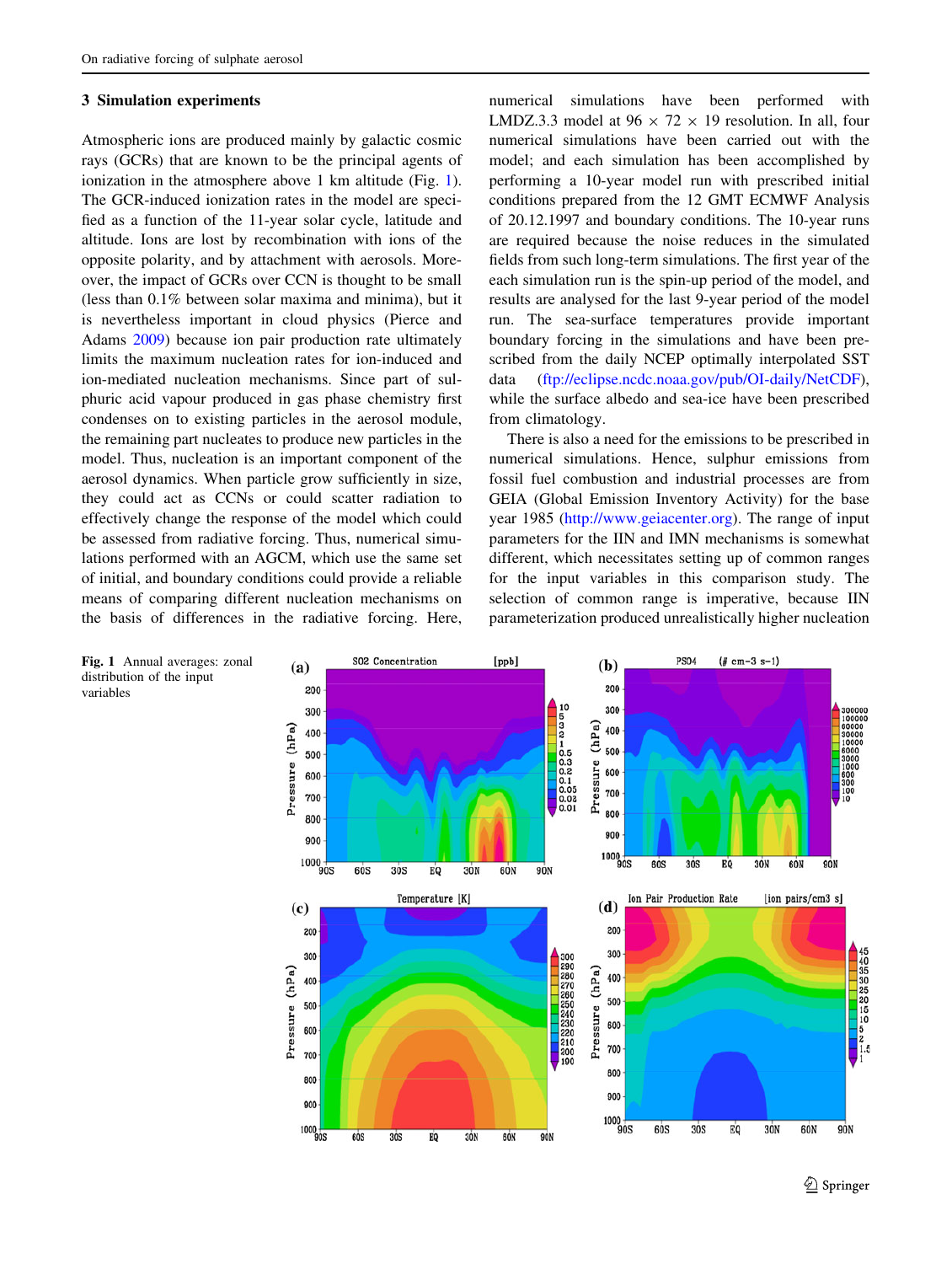<span id="page-7-0"></span>rates in comparison to SAWNUC predictions. Hence, the common range of input variables for both IMN and IIN parameterizations is: temperature (190–280 K), relative humidity  $(\leq 0.95)$  ionization rate  $(2-50 \text{ ionpairs/cm}^3/\text{s})$  and pre-existing surface area  $(1-100 \mu m^2/cm^3)$ . The lower limit for H<sub>2</sub>SO<sub>4</sub> concentration is  $1 \times 10^6$ /cm<sup>3</sup>. We have limited the RH up to 95% in view of the limitation of IIN on this parameter. Indeed, the model also includes aqueous phase chemistry and when RH exceeds 80%, clouds form in the model grids. In the cloud fraction of the grid, the aqueous chemistry will operate and  $SO_2$  will be oxidized by the  $O_3$ and  $H_2O_2$ . However, fixing 95% as the upper limit for RH in the model is certainly not a requirement and it could be relaxed without much difficulty.

Since primary particles, emitted directly from combustion sources or through the interplay of mechanical processes over land and ocean are sufficiently large to act as CCNs (Wang and Penner [2009](#page-14-0)). Hence, inclusion of primary particles is more realistic, so direct particle emission considered here from  $SO_2$  emissions acts as "proxy" for such particles in this study. The mass of such particles in our model is added to the accumulation mode particles and from accumulation number particle concentration, CDNC is calculated from the formulation ([6\)](#page-5-0) of Jones et al. [\(1994](#page-13-0)). Thus, sensitivity runs with direct 5% sulphur emission from sources as grown up particles, have also been carried out to evaluate how the primary particles influence the indirect radiative forcing in the model. The following numerical experiments have been performed for this study:

- 1. IIN preindustrial run: model simulation with emissions prescribed at preindustrial era
- 2. IMN preindustrial run: model simulation with emissions prescribed at preindustrial era
- 3. IIN run: model simulation with present-day emissions and IIN mechanism
- 4. IMN run: model simulation with present-day emissions and IMN mechanism

One set of above types of experiments is performed without primary particle emission and another set of simulations is carried out with 5% emission of sulphate mass that goes directly into the accumulation mode. The simulated fields from these numerical experiments have been used to calculate the radiative forcing. Direct radiative forcing (DRF) is computed as the difference between the increments of shortwave fluxes at the top of the atmosphere when the contribution of sulphate aerosol is included or excluded in simulations. Whereas the indirect radiative forcing (IRF) is calculated as the difference between the increments of cloud radiative forcing simulated by the model with prescribed present-day emissions and those at the preindustrial levels. Thus,

$$
IRF = CRF_{present} - CRF_{preindustrial}
$$
 (11)

where CRF is defined as the difference of radiative fluxes between whole sky and clear sky conditions:

$$
CRF = F_{\text{wholesky}} - F_{\text{clearsky}} \tag{12}
$$

The indirect radiative forcing is induced by the changes in cloud droplet radii, cloud water content, and cloud fraction due to the increase in anthropogenic emissions relative to emission levels of the preindustrial era. For calculating the indirect radiative forcing, two pairs of model integrations were run in parallel, one using preindustrial (natural) sulphur emissions, and the other using present-day (natural plus anthropogenic) emissions, and the difference in net cloud radiative forcing between the two runs provides an estimate of the radiative impact of aerosols.

## 4 Results and discussion

The zonal averages of input variables  $(SO_2, H_2SO_4)$  vapour, temperature, ion pair production rate) have been plotted in Fig. [1](#page-6-0), neglecting the initial 1-year spin-up period in 10-year simulation runs. Average fields are then produced from the output of such 10-year runs using their values at the lowest 14 model layers, as the model includes only the tropospheric chemistry. The higher  $SO_2$  concentration zones in Fig. [1](#page-6-0)a are generally seen confined over source regions. The relatively low concentrations of  $SO_2$  especially in the upper troposphere in tropics could be due to relatively weak  $SO_2$  sources and probably high scavenging rates associated with convection and precipitation in these regions. The relatively high  $SO<sub>2</sub>$  concentration over Antarctica arises mainly from DMS emissions near the Antarctic coast. The extension of high  $SO<sub>2</sub>$  zone from surface up to 700 hPa around 30 S is associated with mountain uplifting of anthropogenic  $SO_2$  emission in Chile and direct injection of  $SO<sub>2</sub>$  into mid-troposphere from the continuously active volcano Lascar in Chile  $(2,400 \text{ Mg}-\text{SO}_2/\text{day})$ , 23.32 S, 67.44 W, elevation 5.6 km).

The concentration of  $H_2SO_4$  vapour (P<sub>SO4</sub>) is determined by its production rate (mainly controlled by  $[SO_2]$ and [OH]) and the loss rate (condensation sink). From Fig. [1](#page-6-0)b, one may notice that higher  $[H_2SO_4]$  are confined to areas of higher  $SO<sub>2</sub>$  concentration, higher annual irradiance flux, and low condensation sink (CS). However,  $[H_2SO_4]$ would be higher, in effect, only when conversion of  $SO_2$ dominates the regions with noticeable CS. The vertical distribution of  $[H_2SO_4]$  generally shows decrease with altitude following the  $SO_2$  vertical profile. The zonal distribution of temperatures simulated by the model is given in Fig. [1c](#page-6-0). The striking resemblance of the zonal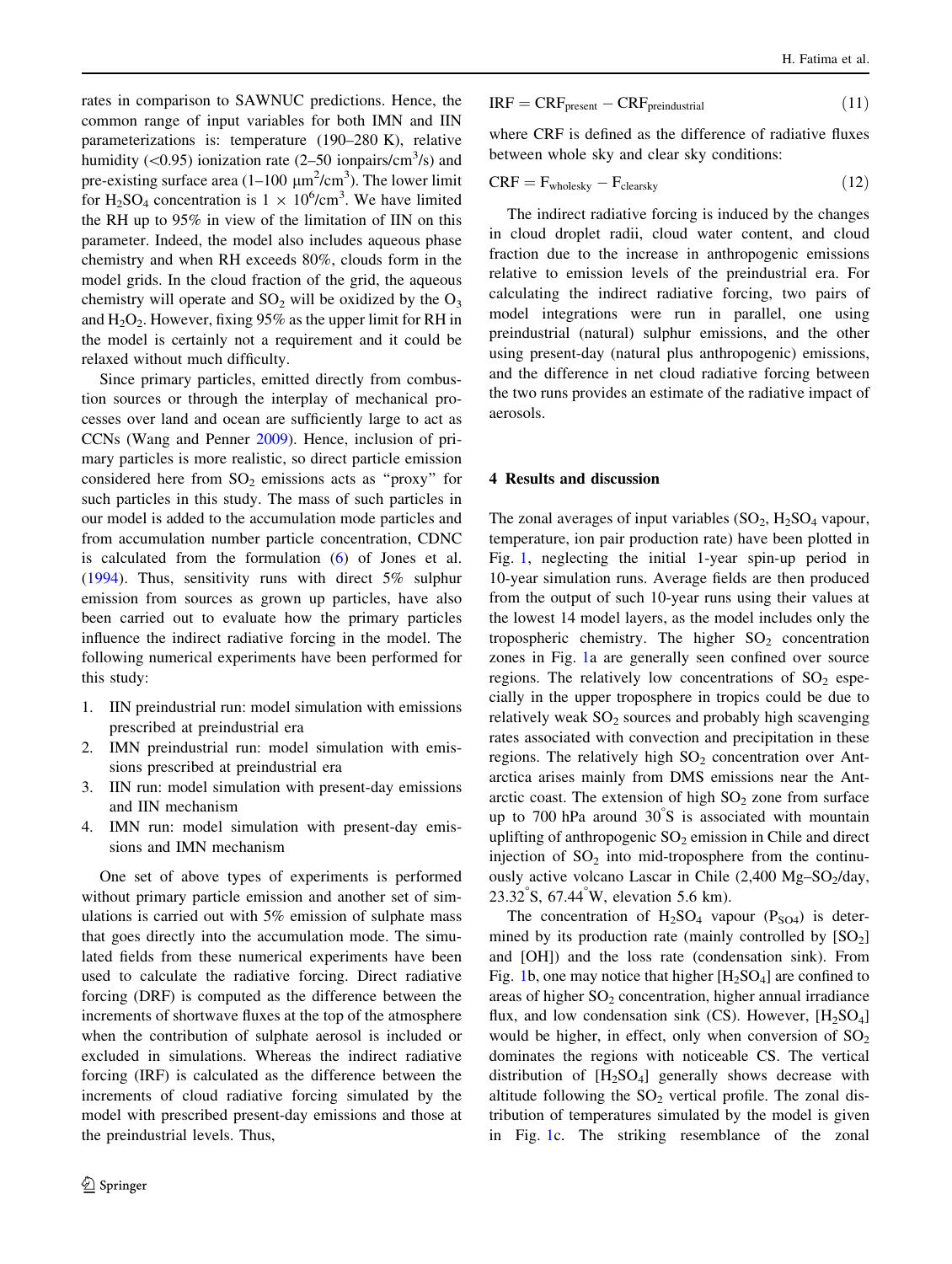



Fig. 3 Annual average: global distribution of sulphate aerosol nucleation rates  $\text{cm}^3\text{/s}$ )

distribution of the ion pair production rate (Fig. [1d](#page-6-0)) from galactic cosmic rays to the zonal distribution of temperatures is notable but ion pair production rate is higher in the upper troposphere where temperatures are low. The low ion pair production rate in the boundary layer and the midtroposphere is one of the main reasons that ion-induced nucleation is not efficient in the lower troposphere.

The zonally averaged distributions of nucleation rates from ion-facilitated mechanisms are shown in Fig. 2. Though the ion pair production rate is relatively low in the lower troposphere, but IMN mechanism simulates stronger nucleation rates in comparison to the IIN mechanism (Fig. 2a) throughout the troposphere. This result is consistent with the earlier findings (Yu et al. [2010,](#page-14-0) and references therein). The annual horizontal distribution of nucleation rates in the lower atmospheric layer (averaged in 8 km layer), are smaller by a factor of  $\sim$  5–10 for IIN than those simulated with IMN. Therefore, in the boundary layer IIN is less efficient in new particle formation than the IMN; a result that is expected. Accordingly, of the two mechanisms, the IMN mechanism would preferably work better in providing nucleation rates of particles in the boundary layer as well. Earlier, Spracklen et al. ([2006\)](#page-13-0) have emphasized the role of BLN in new particle formation. The horizontal distribution of simulated nucleation rates by two mechanisms (Fig. 3) in LMDZ.3.3 are quite similar to those presented by Yu et al. ([2010\)](#page-14-0) with GEOS-Chem model, despite the fact that chemistry in former is just a subset of that in the latter. Nevertheless, the difference between this study and that of Yu et al. [\(2010](#page-14-0)) would naturally arise because GEOS-Chem model considers the most detailed chemistry of the atmosphere, whereas the LMDZ.3.3 chemistry considers only the dominant reactions of the tropospheric sulphate chemistry to obtain the sulphuric acid vapour production. Moreover, GEOS-Chem also includes an elaborate stratospheric chemistry and volcanic emissions, which are absent in the LMDZ.3.3 model. Another advanced feature of the GEOS-Chem model could be noted in the aerosol dynamics which employs 40 bins to size-resolve aerosol particles (Yu and Luo [2009,](#page-14-0) Yu et al. [2010\)](#page-14-0), whereas in the present study a two-mode, two-moment aerosol model is employed to represent sulphate particles.

To analyse the indirect effects arising from nucleated particles, it is necessary to examine simulated CDNC with IIN and IMN mechanisms in the pre-industrial runs and the corresponding runs with present-day emissions. The zonally averaged cloud droplet number concentrations (CDNCs) from the pre-industrial runs with the two mechanisms are plotted in Fig. [4.](#page-9-0) The first set of 10-year simulations have been carried out by not prescribing any fraction of  $SO<sub>2</sub>$  emission as direct sulphate particles; and for the other set, 5% of emission as primary sulphate particles going directly into the accumulation mode. Essentially, the accumulation mode particles are regarded as CCNs in the model, which turn into cloud droplets. The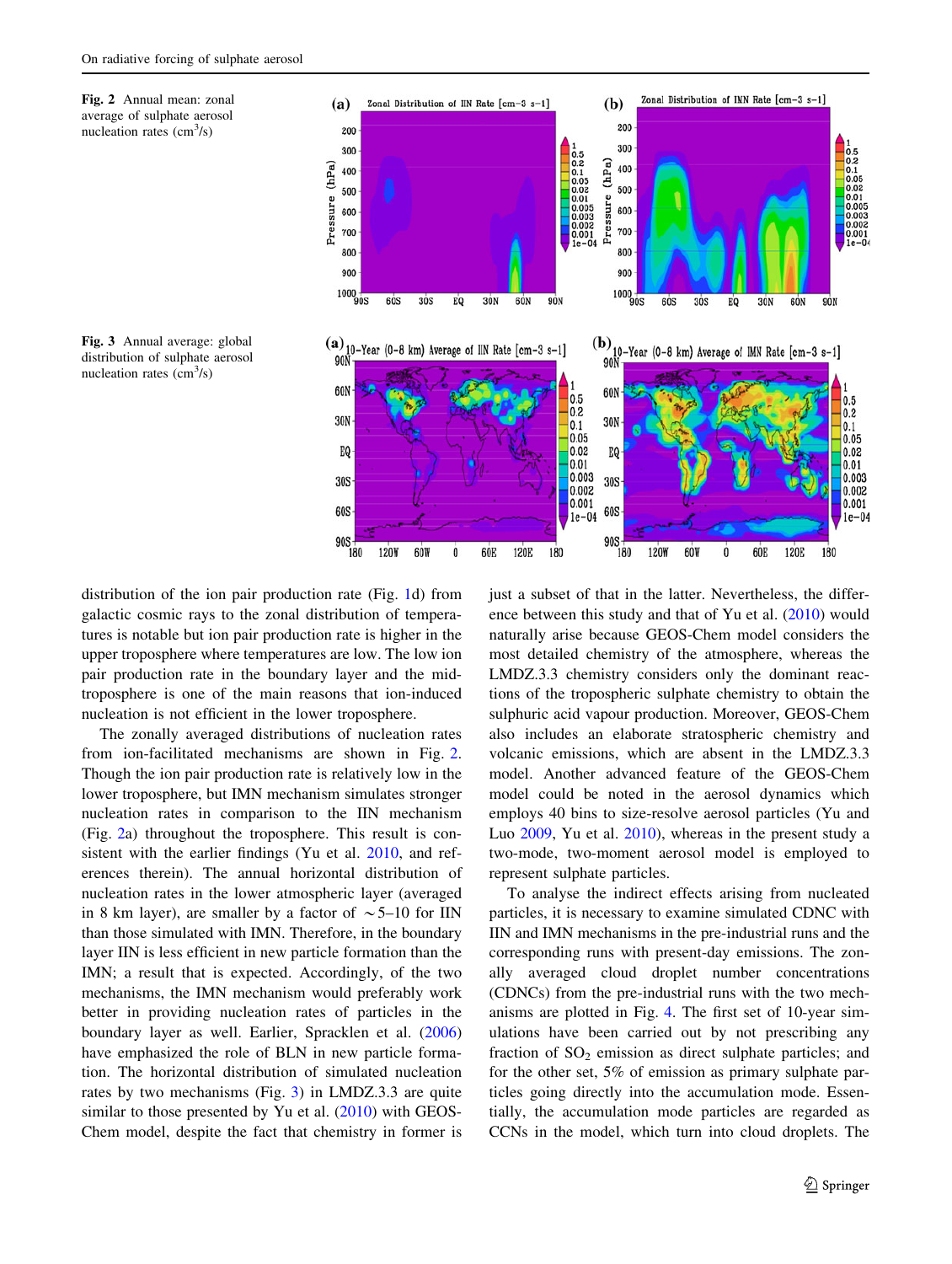<span id="page-9-0"></span>

Fig. 5 Annual averages: zonal distribution of cloud droplet number concentration (droplets/ cm<sup>3</sup>)



Fig. 6 Annual averages: horizontal distribution of cloud droplet number concentration (droplets/cm<sup>3</sup>)

CDNCs are thus calculated from accumulation mode number concentration in the model using the expression for  $N_d$  given by Eq. [6.](#page-5-0) The zonal (Fig. 5) and horizontal (Fig. 6) distributions of annual averages of CDNCs from 10-year model runs with IIN and IMN nucleation mechanisms, show only minor differences while the nucleation rate in the IMN is much larger than that in the IIN. Why are then the differences in CDNCs small when the nucleation rates in the two mechanisms differ by an order of magnitude? The possible explanation could be that the accumulation mode particles form from particle growth due to condensation of  $H_2SO_4$  vapour on existing particles, intraand inter-modal particle coagulation mechanisms in the model. The  $H_2SO_4$  vapour first condenses onto existing population of particles, and remaining amount of  $H_2SO_4$ vapour, if any, is utilized in new particle formation. This paradigm is the key rate limiting process of new particle formation in the aerosol module wherein the rate of formation  $(J_{3.5})$  of particles with 3.5-nm diameter is

calculated using the Kerminen and Kulmala [\(2002](#page-13-0)) formulation from  $J_{\text{IIN}}$  and  $J_{\text{IMN}}$  which produce particles of diameters within an interval around 1 nm. From 3.5 nm diameter particles, the aerosol module predicts particle mass and number concentration in the two modes, viz., Aitken and accumulation modes. From particle number concentration in the accumulation mode, CDNC is calculated using formula [\(6](#page-5-0)) of Jones et al. ([1994\)](#page-13-0) in the model. Thus, in this sequence of computations, the intermediate differences in the calculations with IIN and IMN would continue to diminish at each stage of computation up to the final calculation of CDNC. This is why the differences in CDNCs simulated with IMN and IIN mechanisms would be small, even though their nucleation rates differ by an order in magnitude.

The simulated annual mean CDNC compares fairly well with the corresponding field derived from MODIS data (figure not shown here) by Quaas et al. [\(2006](#page-13-0)). Hence, the parameterization of Jones et al. ([1994\)](#page-13-0) for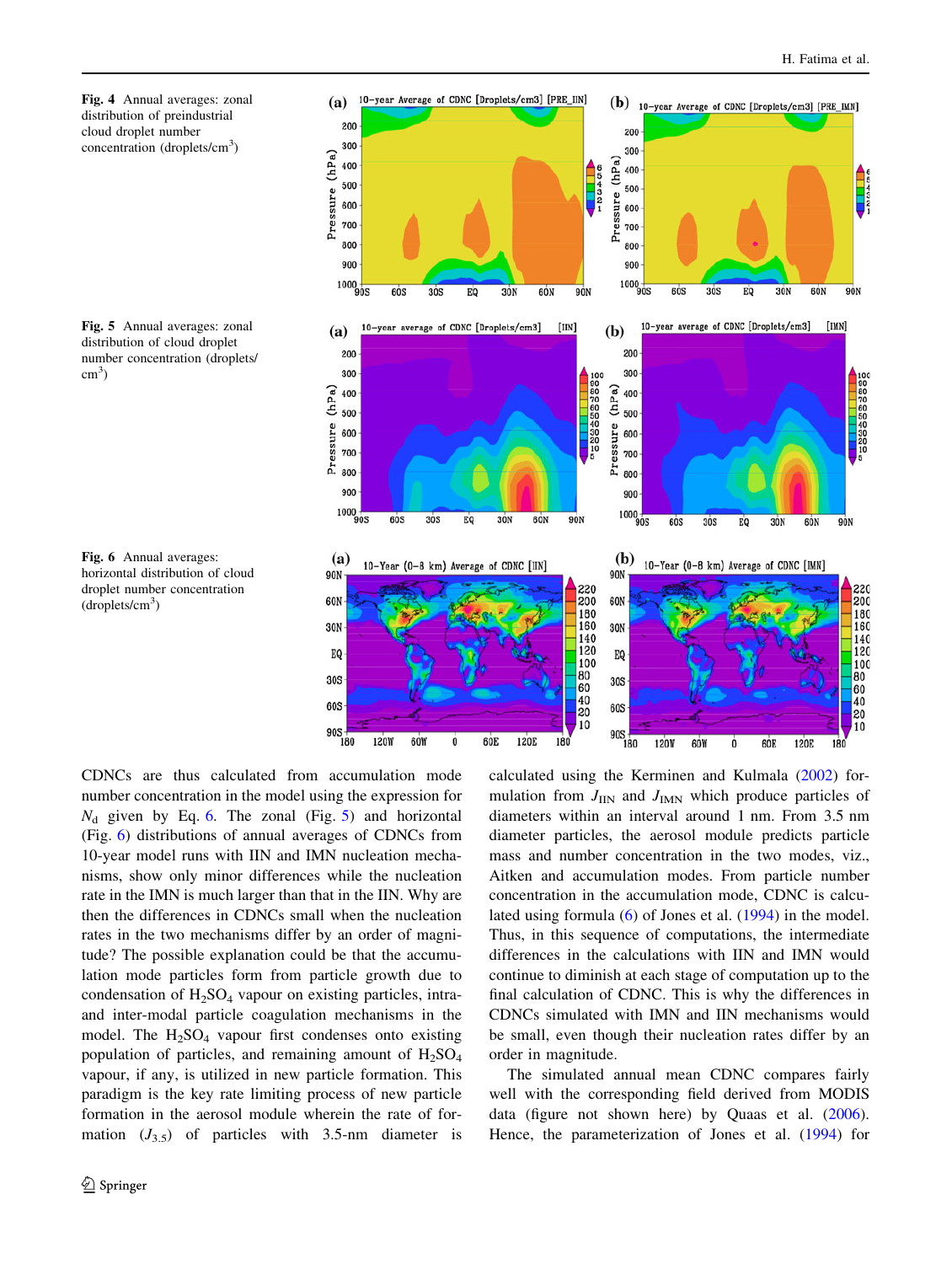<span id="page-10-0"></span>



Fig. 8 The 10-year average IRF  $(W/m<sup>2</sup>)$  without primary sulphate particles



CDNC computations (Eq. [6\)](#page-5-0) is very successful in LMDZ. Mass transfer from Aitken to accumulation mode happens through various aerosol processes (intramodal, intermodal and condensation), and intermodal mass transfer would be more efficient in simulations with the IMN mechanism in the initial couple of years of simulations but as simulations extend further, the two mechanisms apparently produce similar horizontal distributions. It may also be confirmed with cloud optical depth fields shown in Fig. 7. The indirect radiative forcing, a derived quantity that depends on CDNC, has been calculated using Eqs. [11](#page-3-0) and [12](#page-7-0). The average indirect radiative forcing for sulphate particles is now discussed to bring out important differences in the response of the model that are induced by IIN and IMN mechanisms. The computation of indirect radiative forcing (Eq. [11\)](#page-3-0) requires the computation of cloud radiative forcing (Eq. [12](#page-7-0) with present-day and preindustrial emission scenarios. Since indirect radiative forcing is defined as the difference in the CRF simulated for these two scenarios, therefore the model bias, if any, produced in the simulations will be eliminated. The indirect radiative forcing field should therefore present the true differences that are produced in the IIN and IMN runs. Wang and Penner ([2009\)](#page-14-0) have also calculated indirect radiative forcing due to particle nucleation using NCAR-CAM3 model, and they emphasized that aerosol

indirect effects largely depend on changes in primary particles and  $SO<sub>2</sub>$  emission scenarios of preindustrial and present day. Therefore, emissions of primary particles are considered in the sensitivity runs to determine their impact on indirect radiative forcing. The 9-year averaged indirect radiative forcing fields from model simulations with no primary emitted sulphate particles have been presented in Fig. 8. Also, Table [1](#page-11-0) summarizes results from 10-year runs with IIN and IMN where  $SO_2$  emissions are prescribed at the preindustrial and present-day levels.

In these simulations, the cloud droplet concentration and the cloud radiative forcing are highly underestimated. The global annual averages of simulated CDNCs in the model are  $20-21$  droplets/cm<sup>3</sup> (Table [1\)](#page-11-0) while the formula ([6\)](#page-5-0) permits 375 droplets/cm<sup>3</sup>. Also, the global annual mean average of simulated shortwave cloud radiative forcing is  $-35$  W/m<sup>2</sup> (Table [1\)](#page-11-0); thus, in comparison to the observed CRF of  $-50$  W/m<sup>2</sup>, the simulated CRF is highly underestimated. The underestimation of cloud radiative forcing might be because only sulphate aerosols are present in this study. If primary emissions (e.g. dust, sea salt, carbonaceous aerosols) are included then clouds will be more reflective. Since indirect radiative forcing is calculated as the difference of CRF in the anthropogenic case and that of the preindustrial case, the indirect radiative forcing would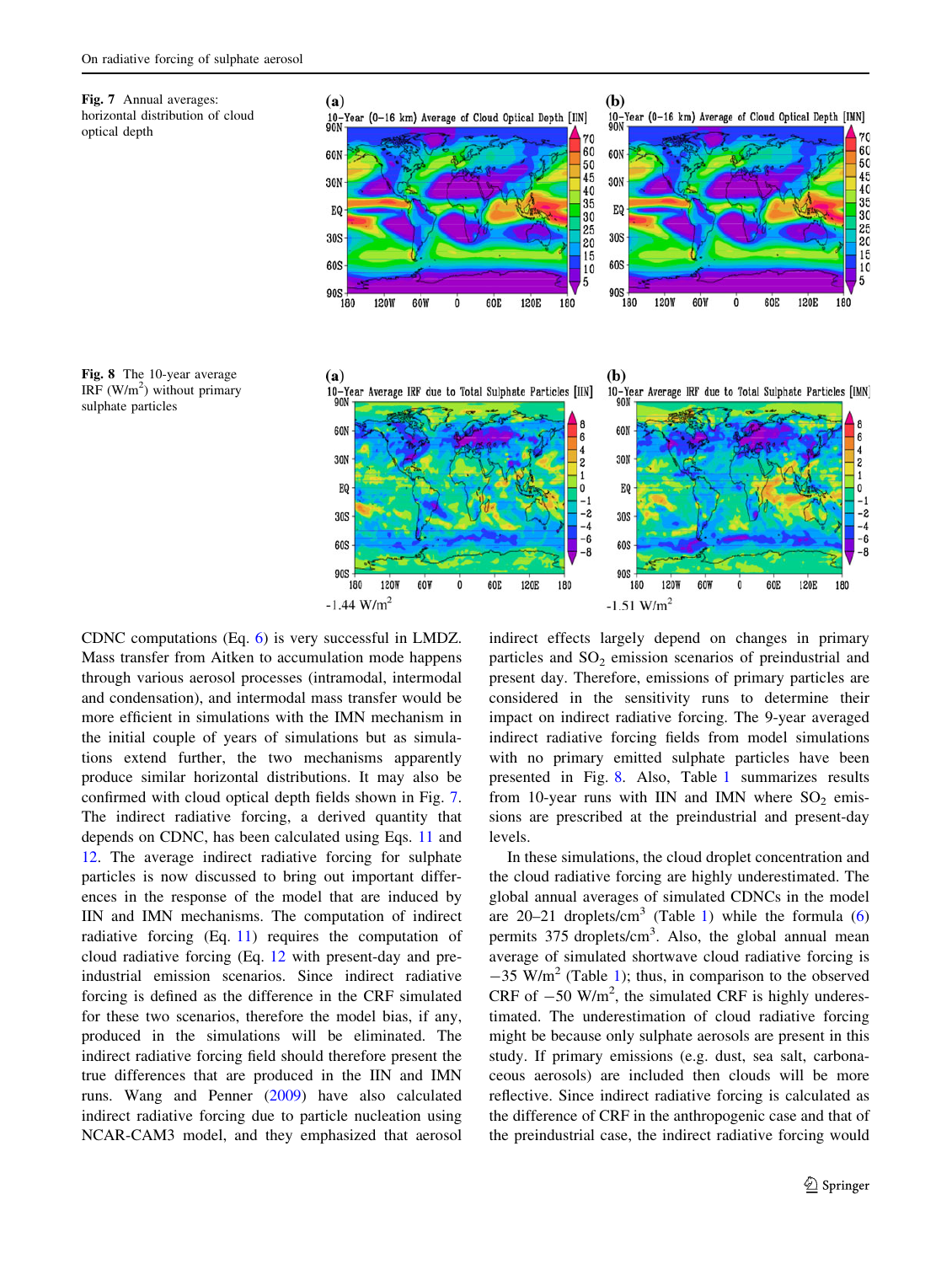| Global mean value                | IΙN           |               | <b>IMN</b>    |               |
|----------------------------------|---------------|---------------|---------------|---------------|
|                                  | Preindustrial | Anthropogenic | Preindustrial | Anthropogenic |
| CDNC (droplets/ $\text{cm}^3$ )  | $\sim 4.54$   | $\sim$ 19.71  | $\sim$ 4.56   | $\sim$ 20.23  |
| Cloud optical depth              | $\sim$ 23.89  | $\sim$ 23.897 | $\sim$ 23.90  | $\sim$ 23.956 |
| Shortwave cloud forcing $(W/m2)$ | $\sim -34.78$ | $\sim -36.20$ | $\sim -34.84$ | $-36.38$      |

<span id="page-11-0"></span>Table 1 10-year simulations with no primary particle emissions





not be too underestimated and would fall well within the realistic range of indirect radiative forcing.

The cooling and warming associated with the indirect forcing (Fig. [8\)](#page-10-0) from the 10-year runs is highly variable over the globe, but one may notice two prominent cooling zones in annual average indirect radiative forcing fields around  $60^{\degree}$ S in the  $30-60^{\degree}$ N latitudinal belt. The key warming areas over India, Indian Ocean and Western Australia are simulated in the IMN run (Fig. [8](#page-10-0)b). Radiative warming is generally simulated by both mechanisms in the tropics as seen in Fig. [8a](#page-10-0), b, but prominent differences in warming are noticeable only over the Indian Ocean. Strong cooling over North America and Europe extending towards China may also be noted in the two simulations. In Table 1, one may also note a key difference in the simulated response: the annual mean global indirect radiative forcing calculated in this study from 10-year runs are  $-1.42$  W/m<sup>2</sup> (IIN) and  $-1.54$  W/m<sup>2</sup> (IMN). The differences in the response of the model in indirect radiative forcing (Fig. [8\)](#page-10-0) are pronounced in the Arctic Region (Alaska and from Arctic Ocean to Baffin Bay) and the Indian Ocean. In these regions, model simulates relatively stronger positive indirect radiative forcing (warming) with the IMN.

Since the primary emissions of aerosol particles are an important source of the atmospheric aerosol particles (e.g., primary emissions of dust, sea salt, and carbonaceous aerosols), including primary aerosol particles in the model simulations are more realistic than not including them. Therefore, a fixed 5% sulphur mass from combustion sources is directly emitted as primary sulphate particles.

Because there is no other primary aerosol particles treated in the current model, the 5% emission of primary sulphate particles can act as a ''proxy'' for other primary aerosol particles. In the 10-year sensitivity runs with IIN and IMN mechanisms, direct emission of 5% sulphur mass from sources as grown up particles go to the accumulation mode. The annual averages of indirect radiative forcing from these simulations are presented in Fig. 9 and a significant impact of primary particles may be noted when these results are compared with those presented in Fig. [8.](#page-10-0) In the sensitivity runs, the model response with these two nucleation mechanisms is almost similar (Fig. 9) in the Arctic region and the warming over the Indian Ocean has also reduced for the IMN case. However, stronger warming is simulated over the Madagascar region in the IIN case and over the Arabian Sea in the IMN case.

The results of the sensitivity runs have been summarized in Table [2](#page-12-0). A comparison of values of parameters in Tables 1 and [2](#page-12-0) shows that CDNC and cloud radiative forcing have increased with the primary emitted sulphate particles in the simulations. The direct 5% emission of primary sulphate particles changes the indirect radiative forcing from  $-1.42$  to  $-1.44$  W/m<sup>2</sup> for IIN case, and from  $-1.54$  to  $-1.55$  W/m<sup>2</sup> for the IMN case. Thus, owing to greater nucleation rates, IMN mechanisms produces greater cooling than the IIN mechanisms in the backdrop that both mechanisms produce almost identical distribution of CDNC in their pre-industrial runs. These estimate very much fall in the range of indirect radiative forcing  $(-0.5$  to  $-2.03$  W/m<sup>2</sup>) that has been reported in the literature (e.g.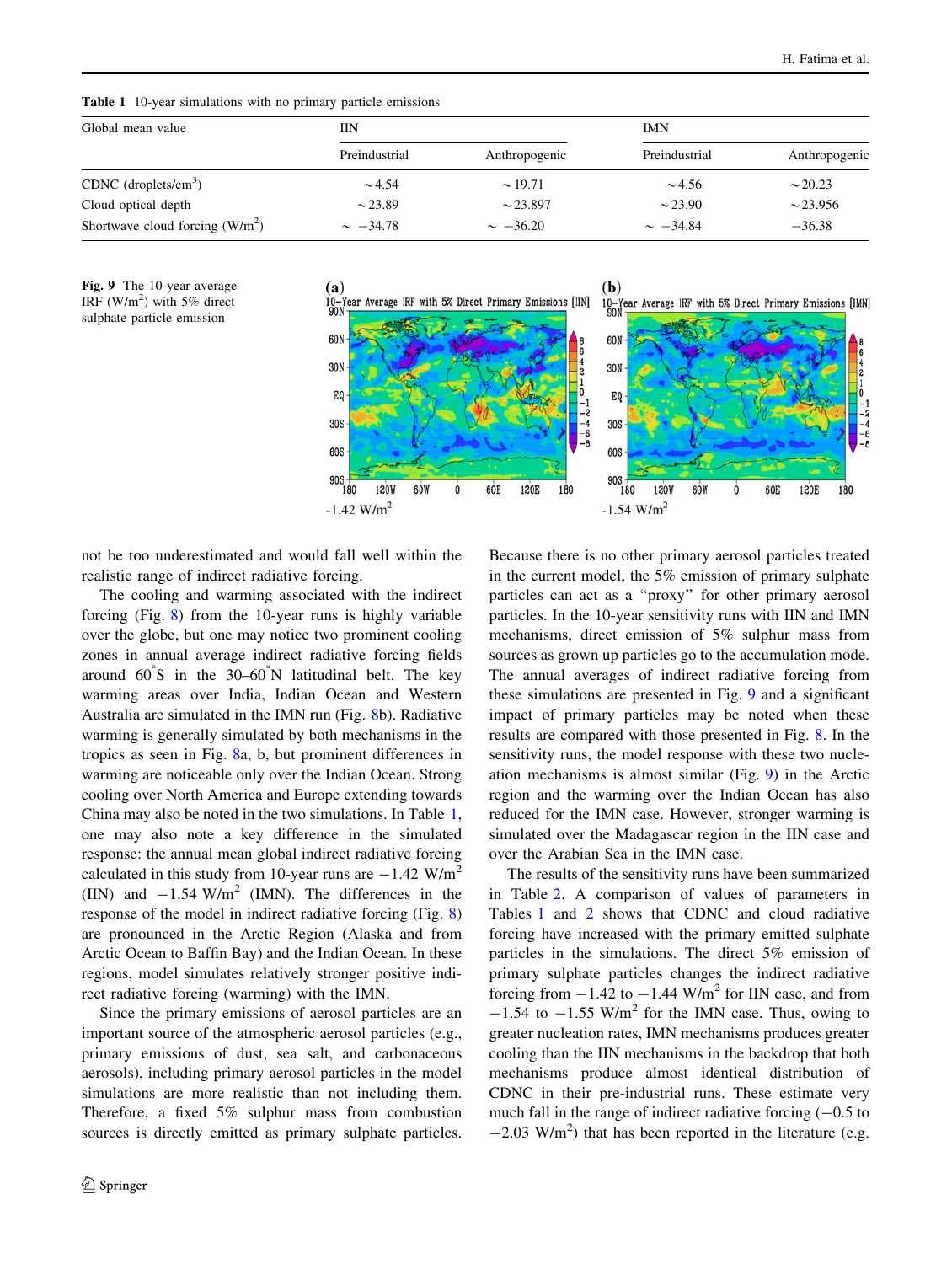<span id="page-12-0"></span>Table 2 10-year simulations with 5% direct sulphate particle emissions

| Global mean value                | IΙN           |               | <b>IMN</b>    |               |  |
|----------------------------------|---------------|---------------|---------------|---------------|--|
|                                  | Preindustrial | Anthropogenic | Preindustrial | Anthropogenic |  |
| CDNC $(droplets/cm3)$            | $\sim 4.64$   | $\sim$ 19.87  | $\sim$ 4.65   | $\sim$ 20.95  |  |
| Cloud optical depth              | $\sim$ 23.89  | $\sim$ 23.92  | $\sim$ 23.92  | $\sim$ 23.97  |  |
| Shortwave cloud forcing $(W/m2)$ | $\sim -34.80$ | $\sim -36.24$ | $\sim -34.85$ | $\sim -36.40$ |  |

Boucher and Lohmann [1995;](#page-13-0) Jones and Slingo [1996;](#page-13-0) Wang et al. [2009](#page-14-0)). While evaluating the response of several nucleation (except ion-promoted nucleation) mechanisms on aerosol indirect forcing, Wang and Penner ([2009\)](#page-14-0) have emphasized that the inclusion of primary particles increases the anthropogenic fraction of CCN concentration and the indirect radiative forcing from simulations with binary homogeneous nucleation mechanism and its variants, and empirical parameterization of boundary layer nucleation, but not with ion-promoted nucleation mechanisms. This study may therefore be considered as another contribution in this direction.

## 5 Conclusions

The response of two different nucleation mechanisms (IIN and IMN) has been examined in an atmospheric global model with interactive chemistry and aerosol dynamics. Both IIN and IMN mechanisms assume new particle formation from nucleation of sulphuric acid vapours on charged ions produced in the atmosphere by galactic cosmic radiation. The numerical simulations indicate that ion-mediated nucleation (IMN) generally gives higher nucleation rates in the tropospheric region in comparison to the ion-induced nucleation (IIN) in the common range of input variables. This result is consistent with the results of a recent study by Yu et al.  $(2010)$  $(2010)$ . This study also shows that, despite an order of difference in nucleation rates of IIN and IMN mechanisms, the patterns of cloud droplet number concentration and cloud optical depth resemble very closely both in the pre-industrial and anthropogenic runs. This is indeed a significant result from these simulations because both IIN and IMN mechanisms have large differences in their methodology and parameterizations, but produce almost similar response in the indirect radiative forcing. This is achieved by calculating the apparent nucleation rate of 3.5-nm particles using the Kerminen and Kulmala ([2002\)](#page-13-0) parameterization. Thus, aerosol processes, and the parameterizations play a key role in producing the net response of the model. Our results show that the response of these two nucleation mechanisms is better seen in the indirect radiative forcing as simulated by the model.

However, the CDNC and cloud radiative forcing are highly underestimated in the model simulations because only sulphate aerosols have been considered here.

Since the primary emissions of aerosol particles are an important source of the atmospheric aerosol particles (e.g., primary emissions of dust, sea salt, and carbonaceous aerosols), including primary aerosol particles in the model simulations are more realistic than not including them. Therefore, primary sulphate particles have been added in the model to act as a ''proxy'' for other primary aerosol particles. In the 10-year sensitivity runs with IIN and IMN mechanisms, the model response is almost similar; but stronger warming is simulated over the Madagascar region in the IIN case and over the Arabian Sea in the IMN case. However, it is important to mention that this conclusion solely lies on the formulation of computing CDNC from the accumulation mode particle concentration (Jones et al. [\(1994](#page-13-0))), hence the results of this study could be sensitive to the parameterizations of CDNC. One key limitation of this study is related to coarse resolution model simulations, whereas for cloud microphysics and nucleation, it would be desirable to use a very high-resolution model. Therefore, the conclusions of this study should be viewed with these limitations of the simulations from resolution point of view as well. Thus, an important finding of this study is that response of IIN and IMN mechanisms in the indirect radiative forcing are nearly similar, except the Indian Ocean region, when primary emitted sulphate particles are included in numerical simulations. However, owing to higher nucleation rate, the IMN mechanism produces stronger cooling with the inclusion of primary particles in comparison to the IIN case. Since indirect radiative forcing is calculated as the difference of CRF in the anthropogenic case and that of the preindustrial case, the indirect radiative forcing estimates of this study would not be too underestimated and would fall well within the realistic range of indirect radiative forcing.

Acknowledgments We are highly indebted to the anonymous reviewers for their helpful comments and valuable suggestions, which have greatly improved the content of the revised manuscript. One of the reviewers suggested 10-year simulation runs for this study and constantly helped in improving the content, quality, and presentation of this paper. We acknowledge financial support from the Megha-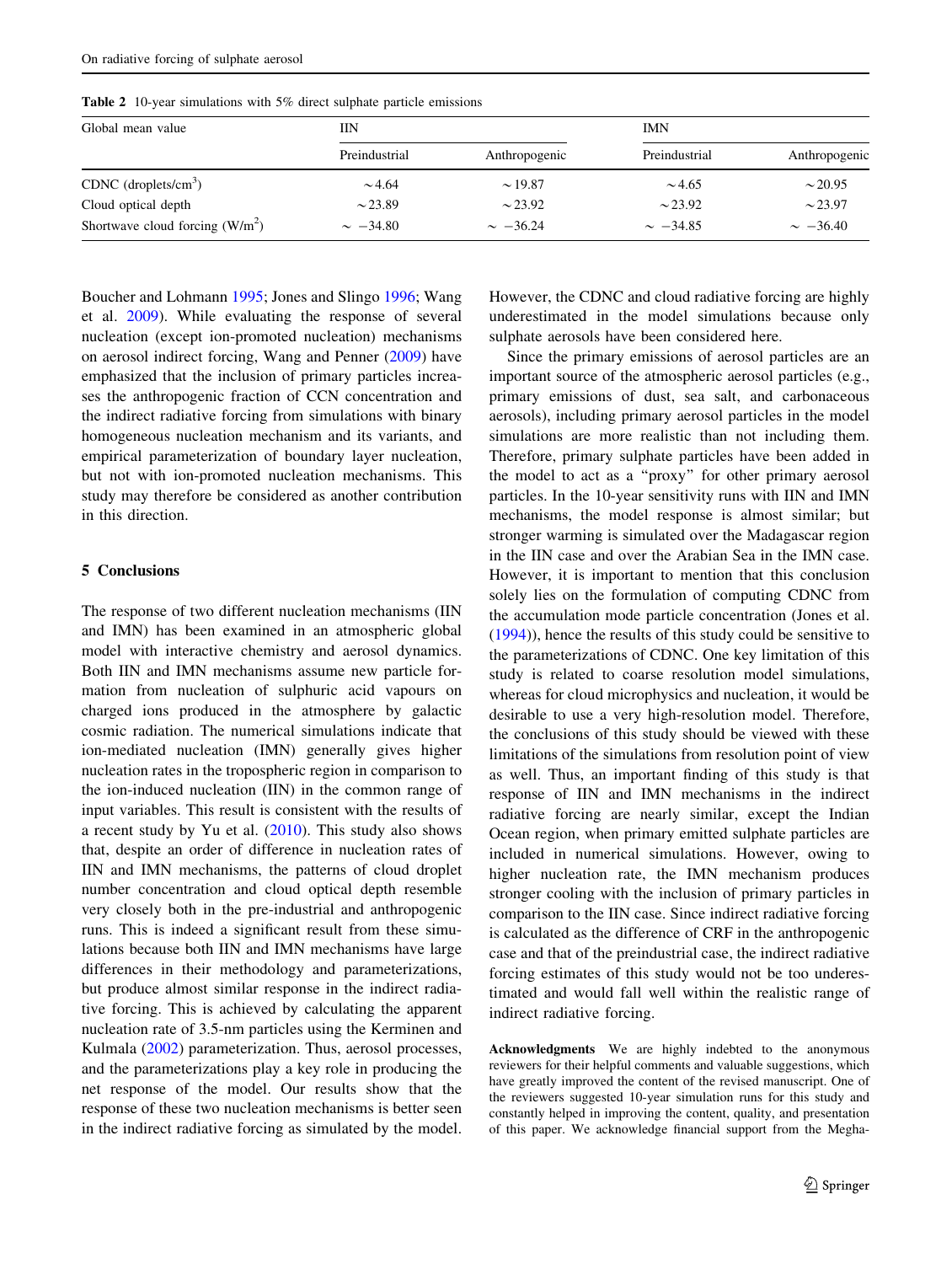<span id="page-13-0"></span>Tropiques Programme of Indian Space Research Organization (ISRO). One of us (SNT) was supported in part by appointment to the NASA Postdoctoral Program at Goddard Space Flight Center, administered by Oak Ridge Associated Universities through a contract with Natinal Aeronautics and Space Administration (NASA).

### References

- Binkowski FS, Roselle SJ (2003) Models-3 community multiscale air quality (CMAQ) model aerosol component: 1. Model description. J Geophys Res 108(D6):4183. doi:[10.1029/2001JD001409](http://dx.doi.org/10.1029/2001JD001409)
- Binkowski FS, Shankar U (1995) The regional particulate matter model: 1. Model description and preliminary results. J Geophys Res 100:26191–26209
- Boucher O, Anderson TL (1995) General circulation model assessment of the sensitivity of direct climate forcing by anthropogenic sulphate aerosols to aerosol size and chemistry. J Geophys Res 100:26117–26134
- Boucher O, Lohmann U (1995) The sulphate-CCN-cloud albedo effect: a sensitivity study with two general circulation models. Tellus 47B:281–300
- Chang L-S, Stephen ES, Robert M, Ernie RL (2009) Sensitivity of aerosol properties to new particle formation mechanism and to primary emissions in a continental-scale chemical transport model. J Geophys Res 114:D07203. doi[:10.1029/2008JD011019](http://dx.doi.org/10.1029/2008JD011019)
- Clarke AD, Davis D, Kapustin VN (1998) Particle nucleation in the tropical boundary layer and its coupling to marine sulphur sources. Science 282:89–92
- Feingold G, Koren I, Wang H, Xue H, Brewer WA (2010) Precipitation-generated oscillations in open cellular cloud fields. Nature 466:849–852. doi:[10.1038/nature09314](http://dx.doi.org/10.1038/nature09314)
- Foley KM, Roselle SJ, Appel KW, Bhave PV, Pleim JE, Otte TL, Mathur R, Sarwar G, Young JO, Gilliam CG, Nolte CG, Kelly JT, Gilliland AB, Bash JO (2010) Incremental testing of the Community Multiscale Air Quality (CMAQ) modeling system version 4.7. Geosci Model Dev 3:205–226
- Fouquart Y, Bonnel B (1980) Computations of solar heating of the earth's atmosphere: a new parameterization. Contrib Atmos Phys 53:35–62
- Harrington YD, Kreidenweis SM (1998a) Simulations of sulphate aerosol dynamics–I. Model description. Atmos Environ 32(10):1691–1700
- Harrington YD, Kreidenweis SM (1998b) Simulations of sulphate aerosol dynamics–Part II. Model intercomparison. Atmos Environ 32(10):1701–1709
- Herald CL, Park DJ, Russell RJ, Huebert BJ, Seinfeld JH, Liao J, Weber RJ (2005) A large organic aerosol source in the free troposphere missing from current models. Geophys Res Lett 32:L18809. doi[:10.1029/2005GL023831](http://dx.doi.org/10.1029/2005GL023831)
- Jones A, Slingo A (1996) Predicting cloud-droplet effective radius and indirect sulphate aerosol forcing using a general circulation model. Quart J Roy Meteor Soc 122:1573–1595
- Jones A, Roberts DL, Slingo A (1994) A climate model study of indirect radiative forcing by anthropogenic sulphate aerosols. Nature 370:450–543
- Kerminen V-M, Kulmala M (2002) Analytical formulae connecting the "real" and the "apparent" nucleation rate and the nuclei number concentration for atmospheric nucleation events. Aerosol Sci 33:609–622
- Kulmala M, Laaksonen A, Pirjola L (1998) Parameterizations for sulphuric acid/water nucleation rates. J Geophys Res 103(D7):8301–8307
- Laaksonen A, Hameed A, Joutsensaari J, Hiltunen L, Cavalli F, Junkermann W, Asmi A, Fuzzi S, Facchini MC (2005) Cloud

condensation nucleus production from nucleation events at a highly polluted region. Geophys Res Lett 32:L06812. doi: [10.1029/2004GL02292](http://dx.doi.org/10.1029/2004GL02292)

- Lee S–H, Reeves JM, Wilson JC, Hunton DE, Viggiano AA, Miller TM, Ballenthin JO, Lait LR (2003) Particle formation by ion nucleation in the upper troposphere and lower stratosphere. Science 301:1886–1889
- Lovejoy ER, Curtius J, Froyd KD (2004) Atmospheric ion-induced nucleation of sulphuric acid and water. J Geophys Res 109:D08204. doi:[10.1029/2003JD004460](http://dx.doi.org/10.1029/2003JD004460)
- Lucas DD, Akimoto H (2006) Evaluating aerosol nucleation parameterization in a global atmospheric model. Geophys Res Lett 33:L10808. doi:[10.1029/2006GL025672](http://dx.doi.org/10.1029/2006GL025672)
- Makkonen R, Asmi A, Korhonen H, Kokkola H, Järvenoja S, Räisänen P, Lehtinen KEJ, Laaksonen A, Kerminen V-M, Järvinen H, Lohmann U, Bennartz R, Feichter J, Kumala M (2009) Sensitivity of aerosol concentrations and cloud properties to nucleation and secondary organic distribution in ECHAM5– HAM global circulation model. Atmos Chem Phys 9:1747– 1766
- Martin GM, Johnson DW, Spice A (1994) The measurement and parametrisation of effective radius of droplets in warm stratocumulus clouds. J Atmos Sci 51:1823–1842
- Mebust MR, Eder BK, Binkowski FS, Roselle SJ (2003) Models-3 Community Multiscale Air Quality (CMAQ) model aerosol component, 2, Model evaluation. J Geophys Res 108(D6):4184. doi[:10.1029/2001JD001410](http://dx.doi.org/10.1029/2001JD001410)
- Metzger A, Verheggenn B, Dommen J, Duplissy J, Prevot ASH, Weingartner E, Riipinen I, Kulmala M, Sparacklen DV, Carslaw KS, Baltensperger U (2010) Evidence for the role of organics in aerosol particle formation under atmospheric conditions. PNAS 107(15):6646–6651
- Modgil MS, Kumar S, Tripathi SN, Lovejoy ER (2005) A parameterization of ion-induced nucleation of sulphuric acid and water for atmospheric conditions. J Geophys Res 110:D19205. doi: [10.1029/2004JD005475](http://dx.doi.org/10.1029/2004JD005475)
- Morcrette JJ (1999) Radiation and cloud radiative properties in the European centre for medium range weather forecasts forecasting system. J Geophys Res 96:9121–9132
- Nadykto A, Yu F (2003) Uptake of neutral polar vapour molecules by charged particles: Enhancement due to dipole-charge interaction. J Geophy Res 108(D23):4717. doi:[10.1029/2003JD003664](http://dx.doi.org/10.1029/2003JD003664)
- Nair PVN, Vohra KG (1975) Growth of aqueous sulphuric acid droplets as a function of relative humidity. J Aerosol Sci 6:265–271
- Pierce JR, Adams PJ (2009) Uncertainty in global CCN concentrations from uncertain aerosol nucleation and primary emission rates. Atmos Chem Phys 9:1339–1356
- Pirjola L, O'Dowd CD, Kulmala M (2002) A model prediction of the yield of cloud condensation nuclei from coastal nucleation events. J Geophys Res 107:8098. doi:[10.1029/2000JD000213](http://dx.doi.org/10.1029/2000JD000213)
- Quaas J, Boucher O, Lohmann U (2006) Constraining the total aerosol indirect effect in the lmdz and echam4 gcms using modis satellite data. Atmos Chem Phys 6:947–955. [http://www.atmos](http://www.atmos-chem-phys.net/6/947/2006/)[chem-phys.net/6/947/2006/](http://www.atmos-chem-phys.net/6/947/2006/)
- Sadourny R, Laval K (1984) January and July performances of LMD general circulation model. In: Berger A (ed) New perspectives in climate modelling. Elsevier, New York, pp 173–198
- Spracklen DV, Carslaw KS, Kulmala M, Kerminen V-M, Mann GW, Sihto S-L (2006) The contribution of boundary layer nucleation events to total particle concentrations on regional and global scales. Atmos Chem Phys 6:5631–5648
- Spracklen DV, Carslaw KS, Kulmala M, Kerminen V-M, Sihto S-L, Riipinen l, Merikanto J, Mann GW, Chipperfield MP, Wiedensohler A, Birmilli W, Lihavainen H (2008) Contribution of particle formation to global cloud condensation nuclei